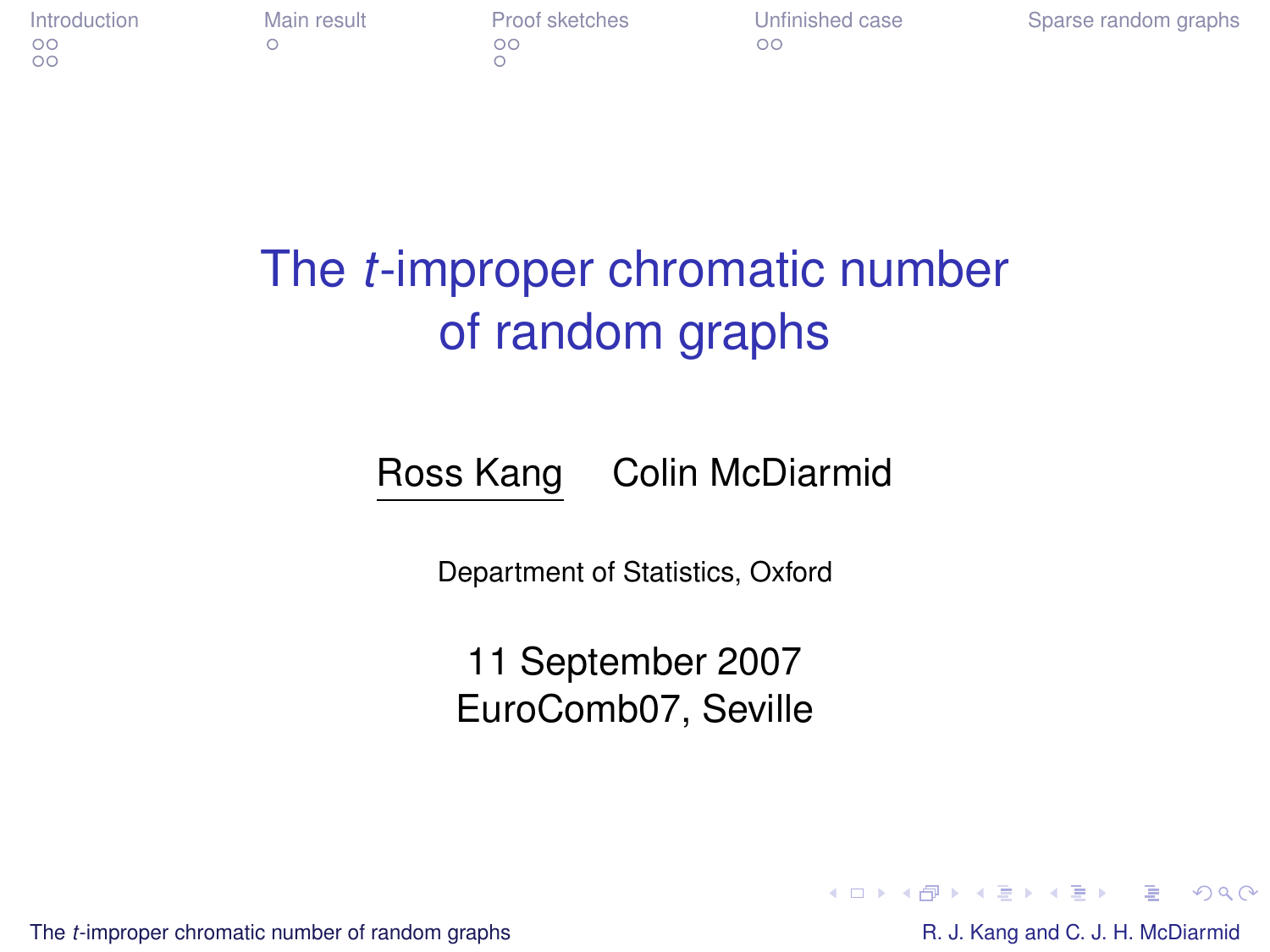| Introduction | Main result | Proof sketches | Unfinished case | Sparse random graphs |
|--------------|-------------|----------------|-----------------|----------------------|
| $\circ$      |             | ിറ             |                 |                      |
| $\circ$      |             |                |                 |                      |

|    | Proof sketches |
|----|----------------|
| ററ |                |
|    |                |

### **Introduction**

We consider the *t*-improper chromatic number of the Erdős-Rényi random graph.

The *t*[-improper chromatic number of random graphs](#page-0-0) R. J. Kang and C. J. H. McDiarmid

<span id="page-1-0"></span> $2990$ ほい

イロト イ押 トイヨ トイヨ トー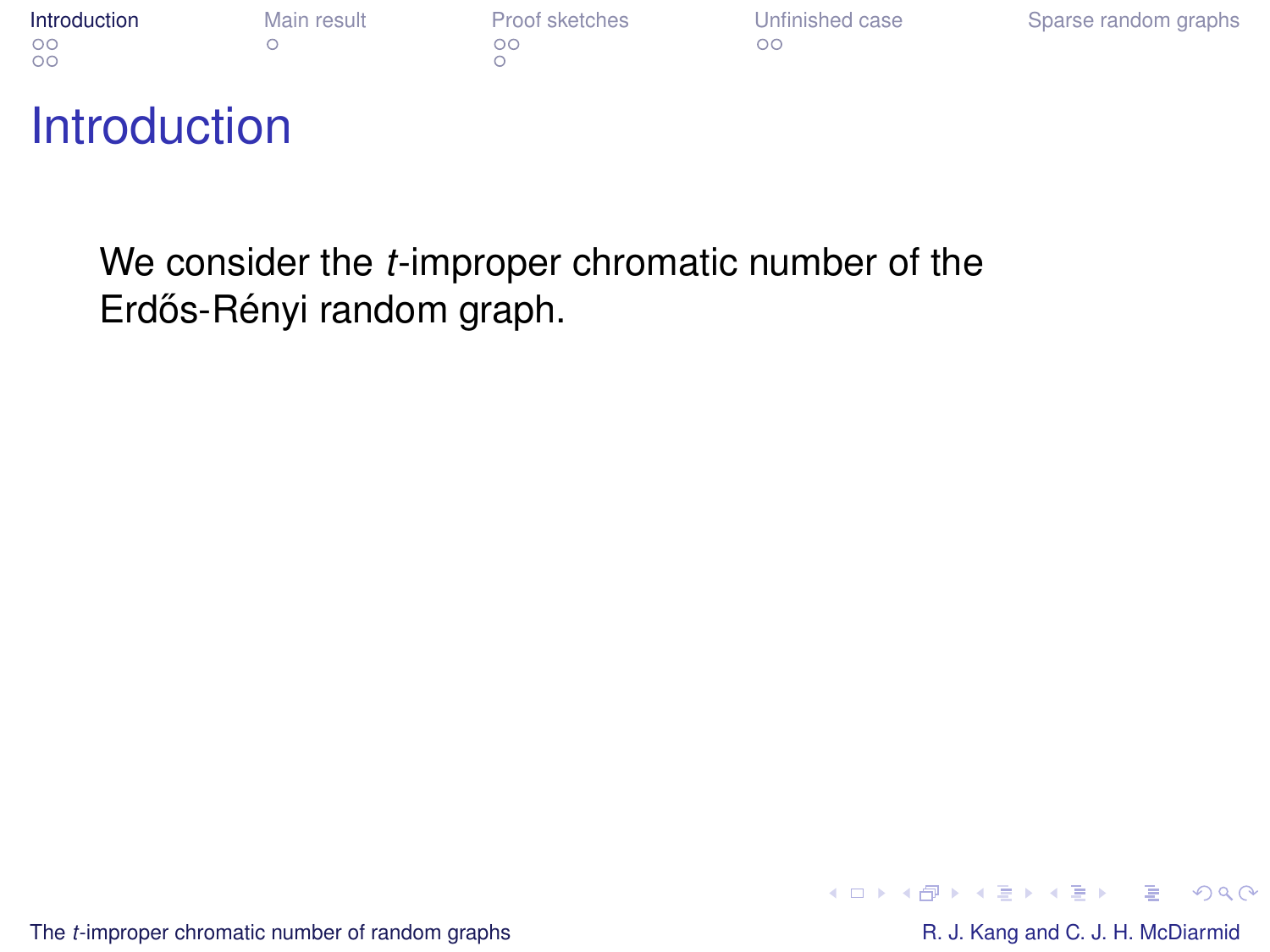| Introduction       | Main result | Proof sketches | Unfinished case | Sparse random graphs |
|--------------------|-------------|----------------|-----------------|----------------------|
| $\circ$<br>$\circ$ |             | חר             |                 |                      |

|    | Proof sketches |
|----|----------------|
| ററ |                |
|    |                |

## **Introduction**

We consider the *t*-improper chromatic number of the Erdős-Rényi random graph.

 $\blacktriangleright$  *G*<sub>n,*p*</sub> — random graph with vertex set  $[n] = \{1, \ldots, n\},\$ edges included independently with probability *p*.

The *t*[-improper chromatic number of random graphs](#page-0-0) R. J. Kang and C. J. H. McDiarmid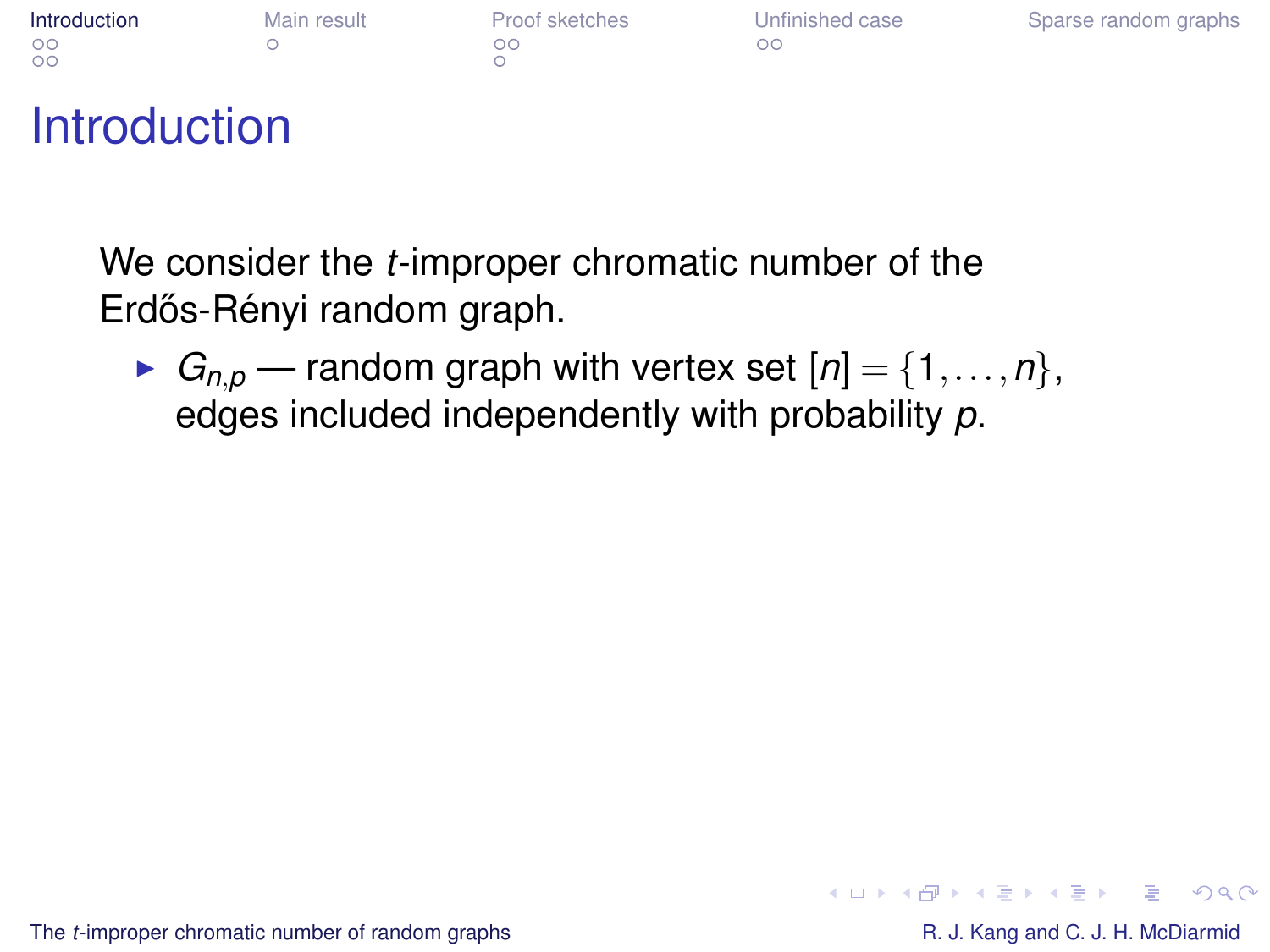| Introduction | Main result | Proof sketches | Unfinished case | Sparse random graphs |
|--------------|-------------|----------------|-----------------|----------------------|
| $\circ$      |             | הר             | ററ              |                      |
| $\circ$      |             |                |                 |                      |

|    | Proof sketches |
|----|----------------|
| ററ |                |
|    |                |

## Introduction

We consider the *t*-improper chromatic number of the Erdős-Rényi random graph.

- $\blacktriangleright$  *G*<sub>n,*p*</sub> random graph with vertex set  $[n] = \{1, \ldots, n\}$ , edges included independently with probability *p*.
- ► *t-dependent set* of *G* a vertex subset of *G* which induces a subgraph of maximum degree at most *t*.
- $\blacktriangleright$  *t*-improper chromatic number  $\chi^t(G)$  of  $G$  fewest colours needed in a *t*-improper colouring of *G*, a colouring of the vertices of *G* in which colour classes are *t*-dependent sets. Note:  $\chi^0(G) = \chi(G)$ .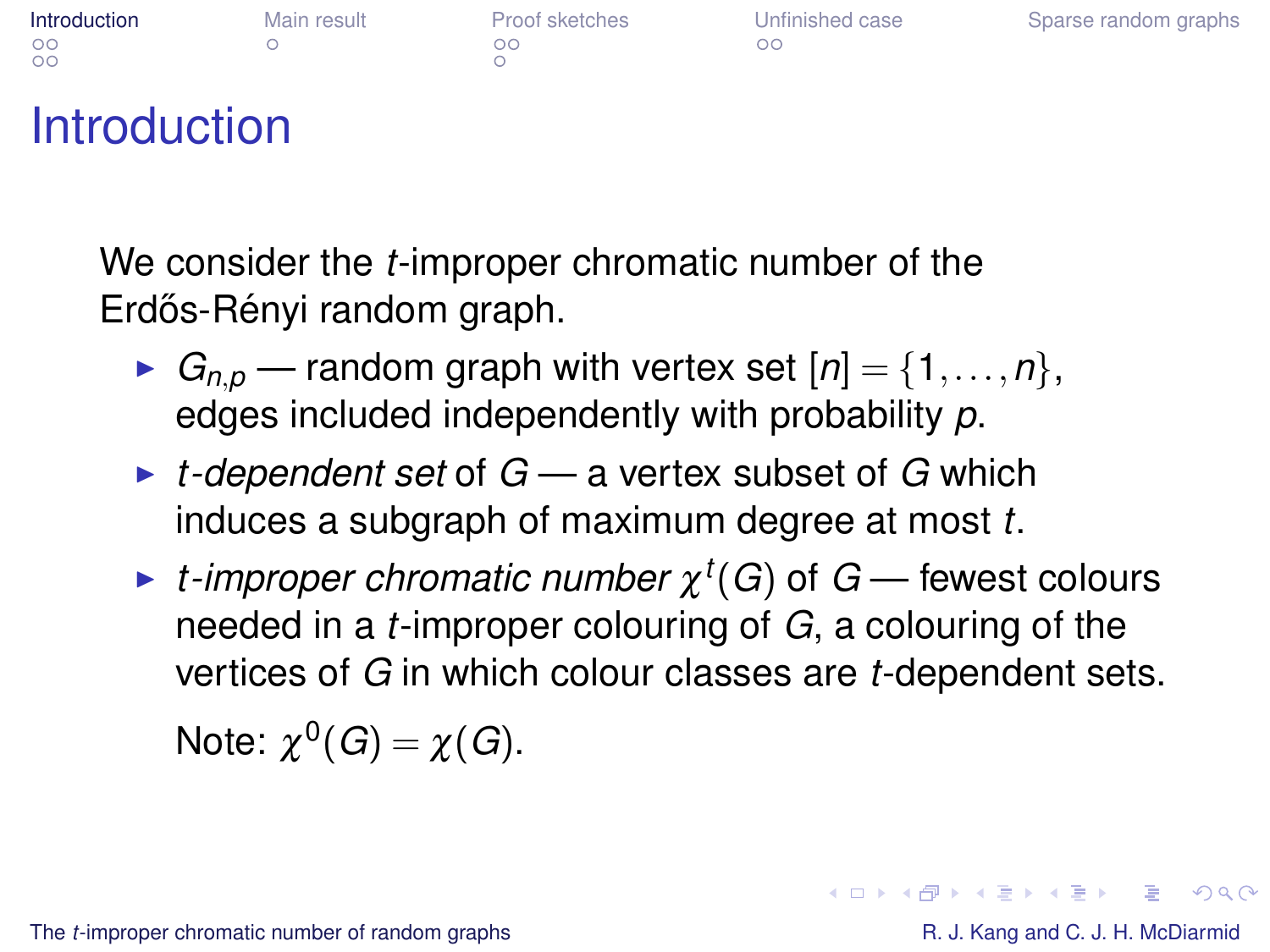| Introduction | Main result | Proof sketches | Unfinished case | Sparse random graphs |
|--------------|-------------|----------------|-----------------|----------------------|
| $\bullet$    |             | nc             | ററ              |                      |
| $\circ$      |             |                |                 |                      |

## Improper colouring background

Cowen, Cowen and Woodall (1986) considered, for fixed *t* ≥ 0, the *t*-improper chromatic number of planar graphs. Combined with FCT, they completely pinned down the behaviour of  $\chi^t$ :

The *t*[-improper chromatic number of random graphs](#page-0-0) R. J. Kang and C. J. H. McDiarmid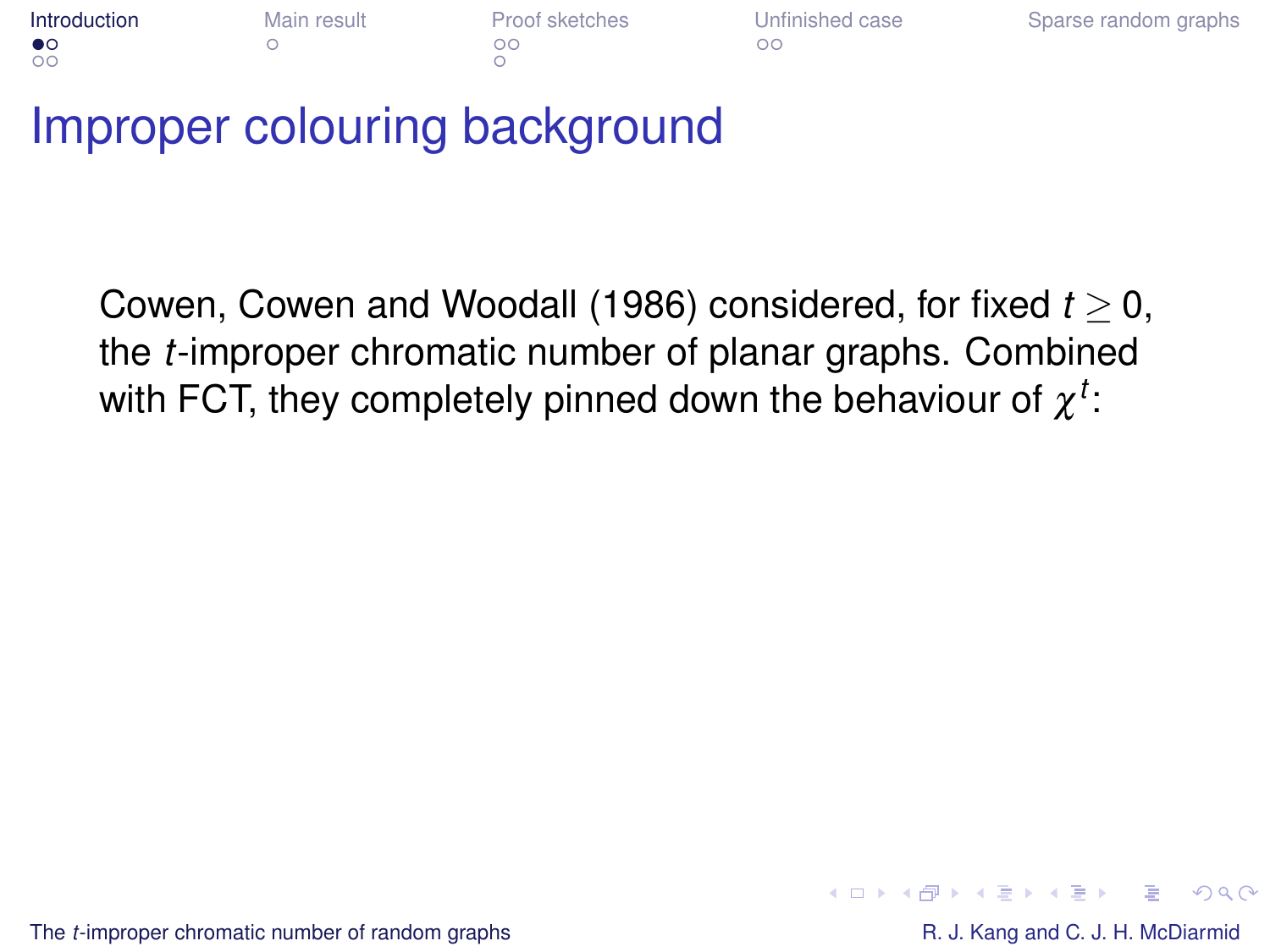| Introduction | Main result | Proof sketches | Unfinished case | Sparse random graphs |
|--------------|-------------|----------------|-----------------|----------------------|
| $\bullet$    |             | חר             | nг              |                      |
| $\circ$      |             |                |                 |                      |

## Improper colouring background

Cowen, Cowen and Woodall (1986) considered, for fixed *t* ≥ 0, the *t*-improper chromatic number of planar graphs. Combined with FCT, they completely pinned down the behaviour of  $\chi^t$ :

Theorem (Cowen, Cowen and Woodall, 1986)

- **Every planar graph is 2-improperly 3-colourable,**
- <sup>I</sup> ∃ *planar graph that is not 1-improperly 3-colourable, and*
- <sup>I</sup> ∃ *planar graphs that are not t -improperly 2-colourable.*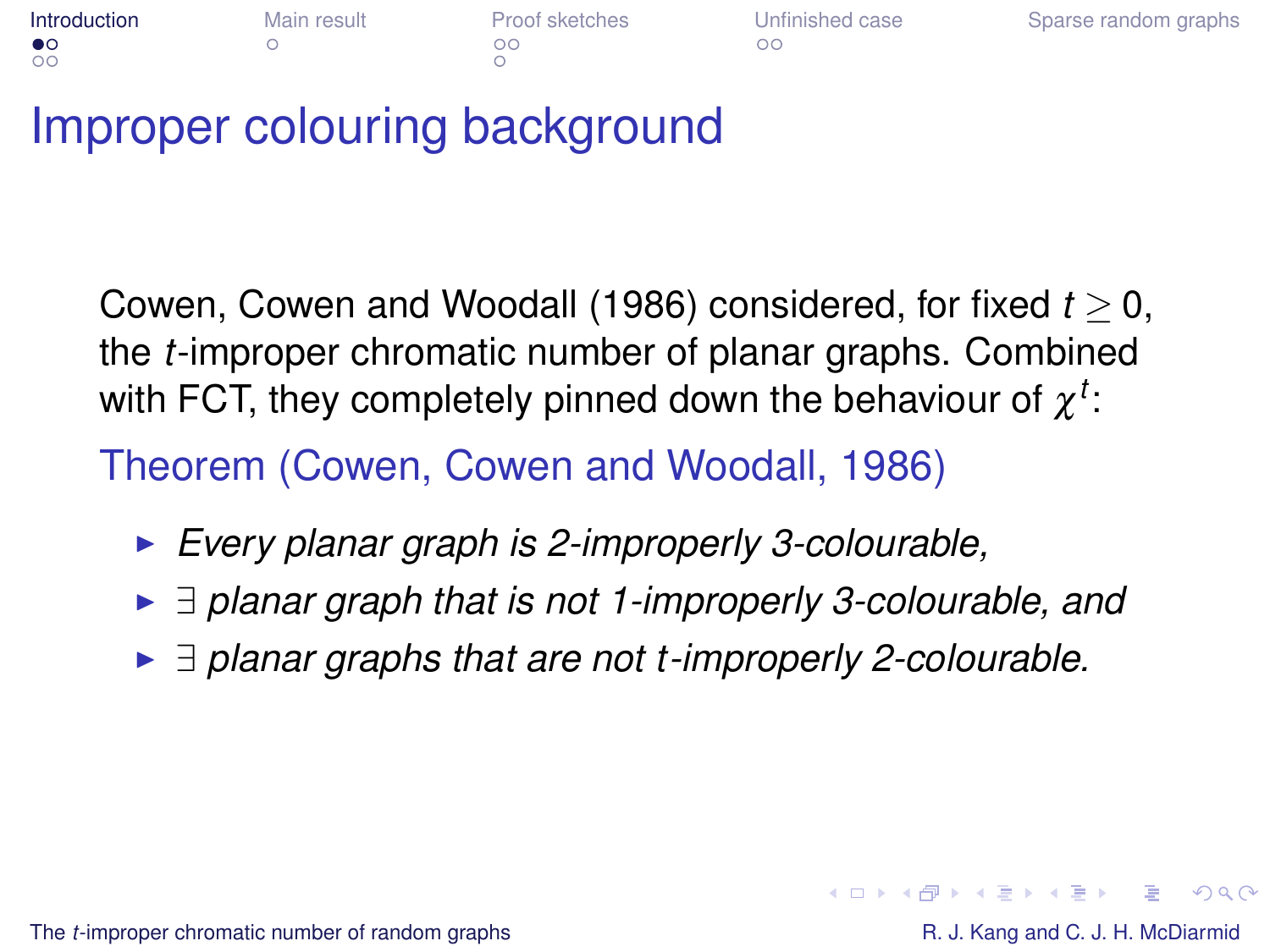**[Introduction](#page-1-0)** [Main result](#page-13-0) [Proof sketches](#page-19-0) [Unfinished case](#page-28-0) [Sparse random graphs](#page-35-0)<br>
o o oo

## Improper colouring basics

**Proposition** 

 $\frac{\chi(G)}{t+1} \leq \chi^t(G) \leq \chi(G).$ 

The *t*[-improper chromatic number of random graphs](#page-0-0) R. J. Kang and C. J. H. McDiarmid

 $\equiv$  990

イロト イ押 トイヨ トイヨ トー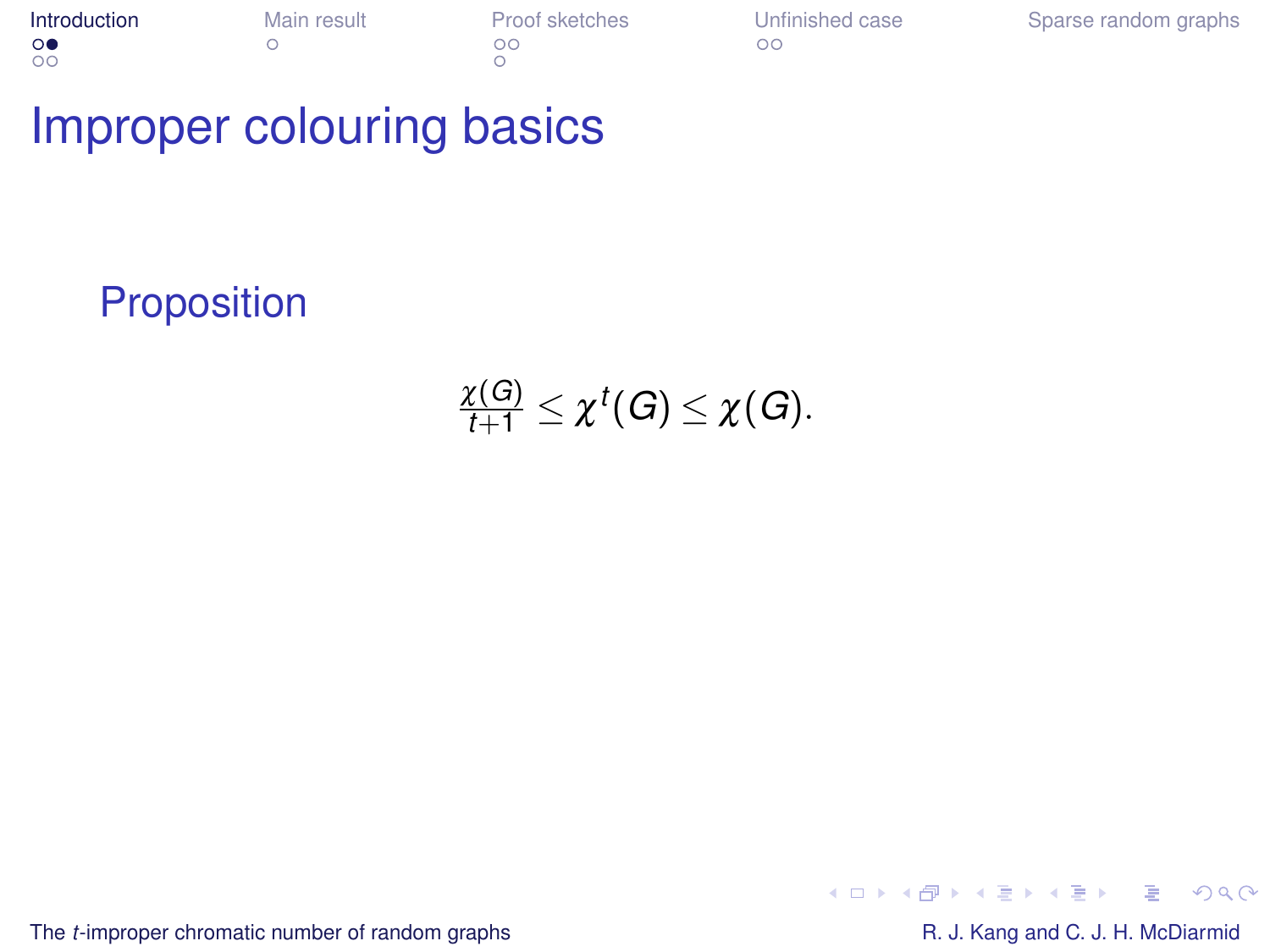**[Introduction](#page-1-0)** [Main result](#page-13-0) [Proof sketches](#page-19-0) [Unfinished case](#page-28-0) [Sparse random graphs](#page-35-0)<br>
o o oo

## Improper colouring basics

**Proposition** 

$$
\frac{\chi(G)}{t+1}\leq \chi^t(G)\leq \chi(G).
$$

Proposition (Lovász, 1966)

$$
\chi^t(G)\leq \left\lceil \tfrac{\Delta(G)+1}{t+1} \right\rceil.
$$

The *t*[-improper chromatic number of random graphs](#page-0-0) R. J. Kang and C. J. H. McDiarmid

 $2990$ 

ă,

4 ロ ) (何 ) (日 ) (日 )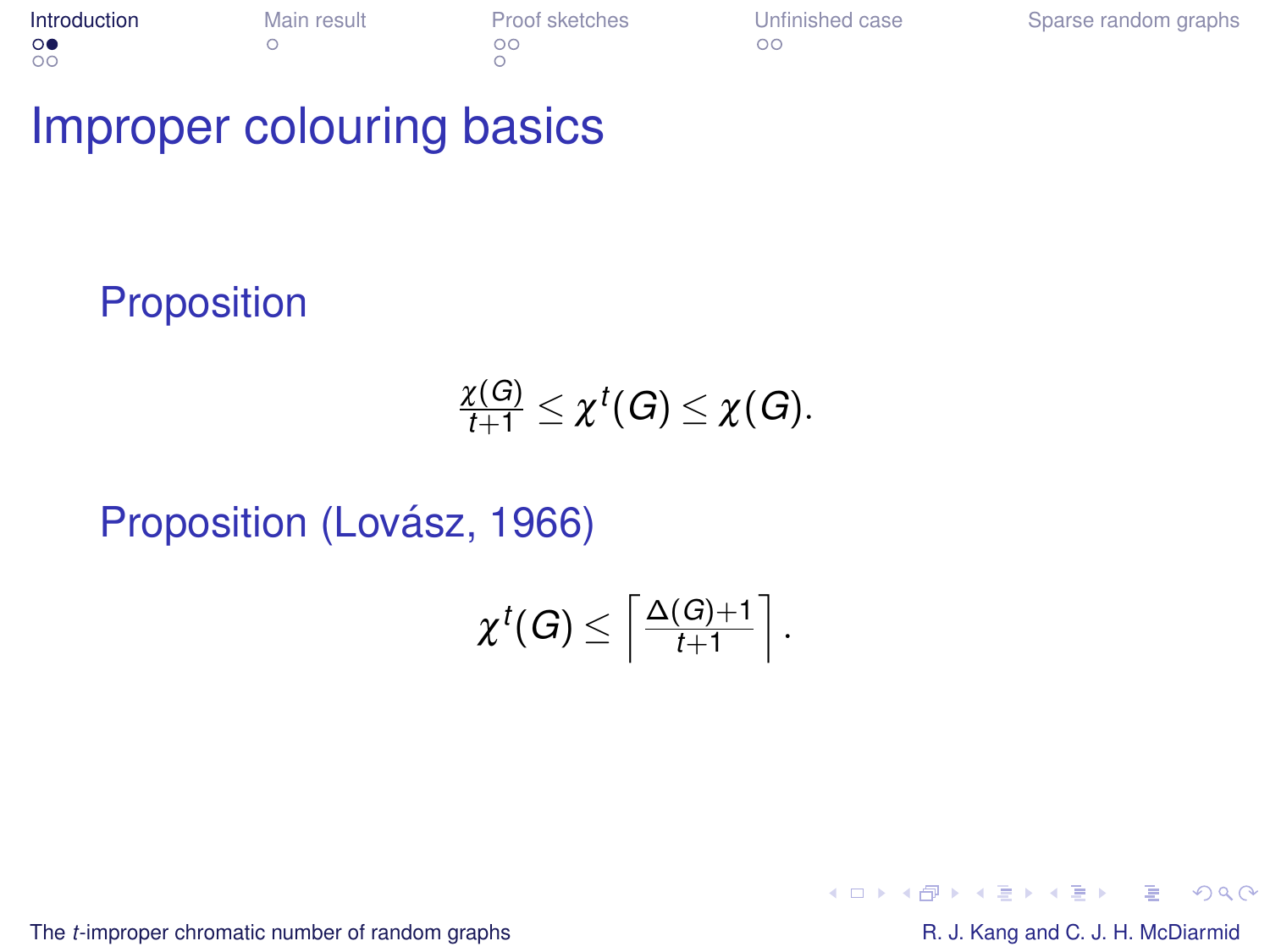| Introduction | Main result | Proof sketches | Unfinished case | Sparse random graphs |
|--------------|-------------|----------------|-----------------|----------------------|
| $\circ$      |             | ገር             | ገር              |                      |

## The chromatic number of random graphs (a very brief history)

We say that a property holds asymptotically almost surely (a.a.s.) if it holds with probability tending to one as  $n \rightarrow \infty$ . Fix  $p > 0$  and let  $\gamma = \frac{2}{\ln \frac{1}{1-p}}$ .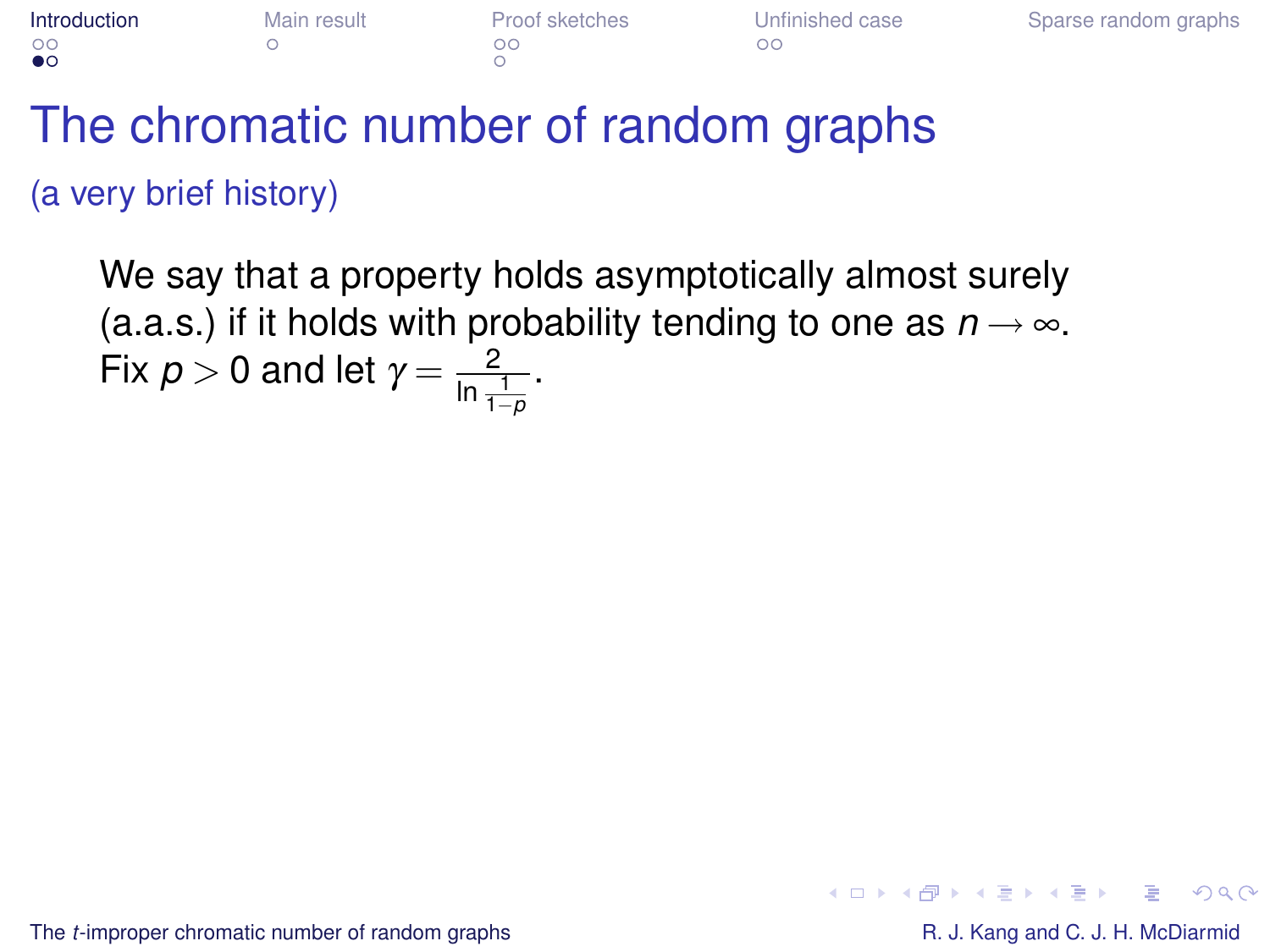| Introduction | Main result | Proof sketches | Unfinished case | Sparse random graphs |
|--------------|-------------|----------------|-----------------|----------------------|
| $\circ$      |             | הר             |                 |                      |

## The chromatic number of random graphs (a very brief history)

We say that a property holds asymptotically almost surely (a.a.s.) if it holds with probability tending to one as  $n \rightarrow \infty$ . Fix  $p > 0$  and let  $\gamma = \frac{2}{\ln \frac{1}{1-p}}$ .

Theorem (Grimmett and McDiarmid, 1975)

$$
(1-\varepsilon)\frac{n}{\gamma\ln n}\leq \chi(G_{n,p})\leq (2+\varepsilon)\frac{n}{\gamma\ln n} \text{ a.a.s.}
$$

The *t*[-improper chromatic number of random graphs](#page-0-0) **R. J. Kang and C. J. H. McDiarmid** R. J. Kang and C. J. H. McDiarmid

KO KARA KE KAEK E YA GA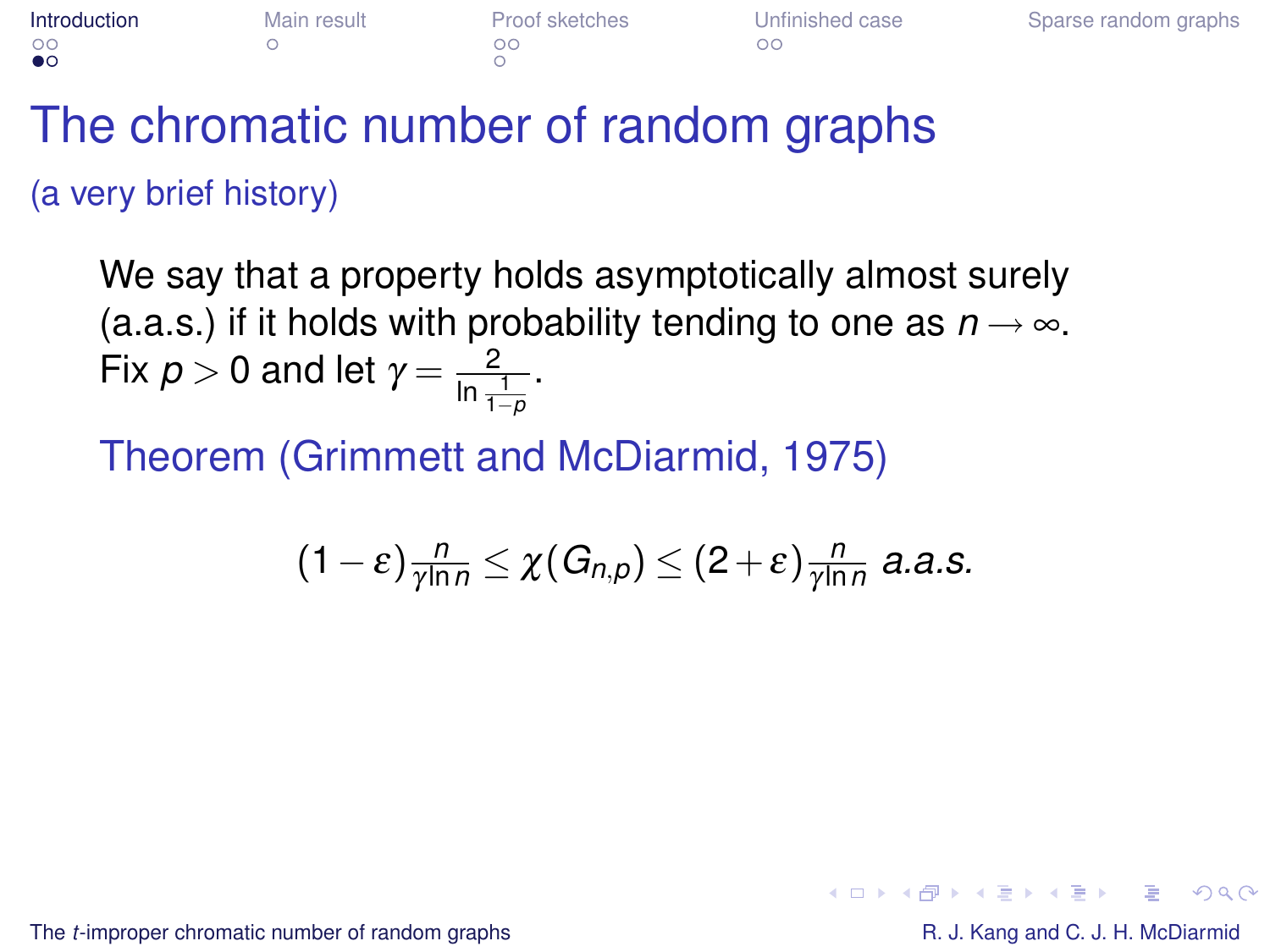| Introduction | Main result | Proof sketches | Unfinished case | Sparse random graphs |
|--------------|-------------|----------------|-----------------|----------------------|
| $\circ$      |             | הר             |                 |                      |

## The chromatic number of random graphs (a very brief history)

We say that a property holds asymptotically almost surely (a.a.s.) if it holds with probability tending to one as  $n \rightarrow \infty$ . Fix  $p > 0$  and let  $\gamma = \frac{2}{\ln \frac{1}{1-p}}$ .

Theorem (Grimmett and McDiarmid, 1975)

$$
(1-\varepsilon)\frac{n}{\gamma\ln n}\leq \chi(G_{n,p})\leq (2+\varepsilon)\frac{n}{\gamma\ln n} \text{ a.a.s.}
$$

Theorem (Bollobás, 1988, Matula and Kučera, 1990)

$$
\chi(G_{n,p})\sim \frac{n}{\gamma\ln n} \text{ a.a.s.}
$$

The *t*[-improper chromatic number of random graphs](#page-0-0) **R. J. Kang and C. J. H. McDiarmid** R. J. Kang and C. J. H. McDiarmid

KO KARA KE KAEK E YA GA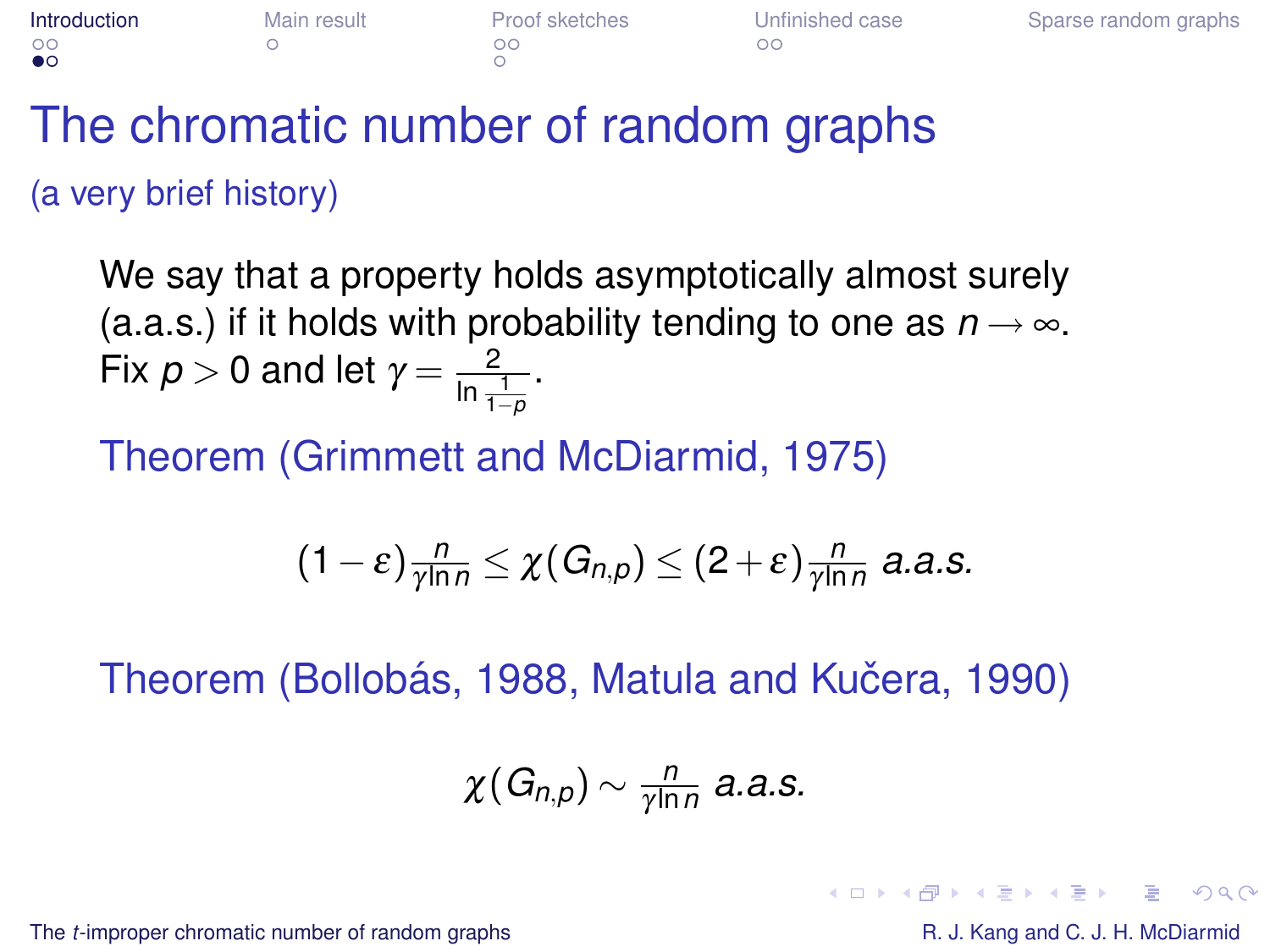| Introduction   | Main result | Proof sketches | Unfinished case | Sparse random graphs |
|----------------|-------------|----------------|-----------------|----------------------|
| $\circ$        |             | ററ             |                 |                      |
| $\circ\bullet$ |             |                |                 |                      |

## Random improper colouring basics

**Proposition** 

$$
(1-\varepsilon)\frac{n}{t\gamma\ln n}\leq \chi^t(G_{n,p})\leq (1+\varepsilon)\frac{n}{\gamma\ln n} \text{ a.a.s.}
$$

The *t*[-improper chromatic number of random graphs](#page-0-0) R. J. Kang and C. J. H. McDiarmid

 $2990$ 

÷.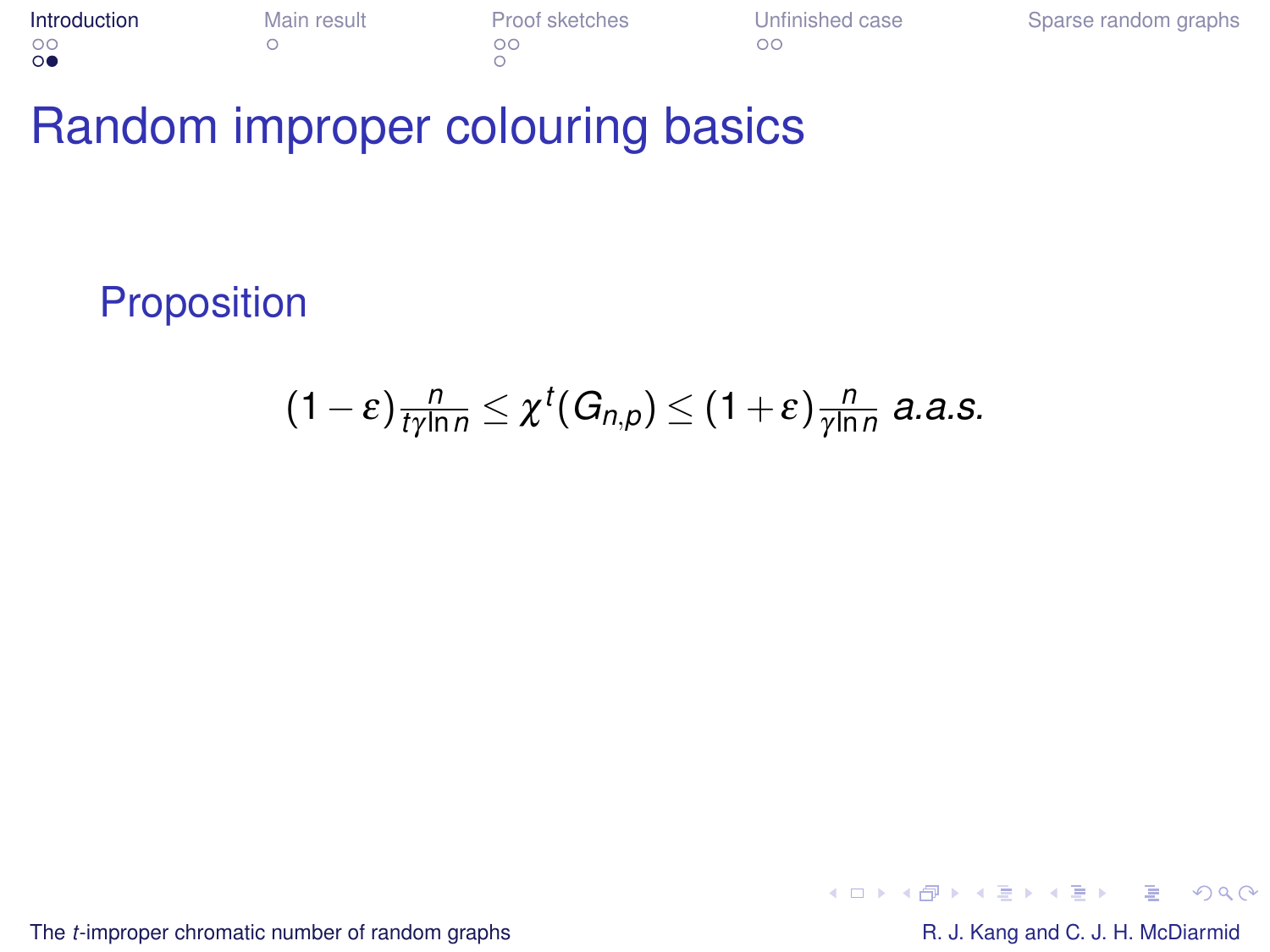| Introduction   | Main result | Proof sketches | Unfinished case | Sparse random graphs |
|----------------|-------------|----------------|-----------------|----------------------|
| $\circ$        |             | ററ             |                 |                      |
| $\circ\bullet$ |             |                |                 |                      |

## Random improper colouring basics

**Proposition** 

$$
(1-\varepsilon)\frac{n}{t\gamma\ln n}\leq \chi^t(G_{n,p})\leq (1+\varepsilon)\frac{n}{\gamma\ln n} \text{ a.a.s.}
$$

**Proposition** 

$$
\chi^t(G_{n,p})\leq (1+\varepsilon)\frac{np}{t} \text{ a.a.s.}
$$

The *t*[-improper chromatic number of random graphs](#page-0-0) R. J. Kang and C. J. H. McDiarmid

 $2990$ 

ă,

4 ロ ) (何 ) (日 ) (日 )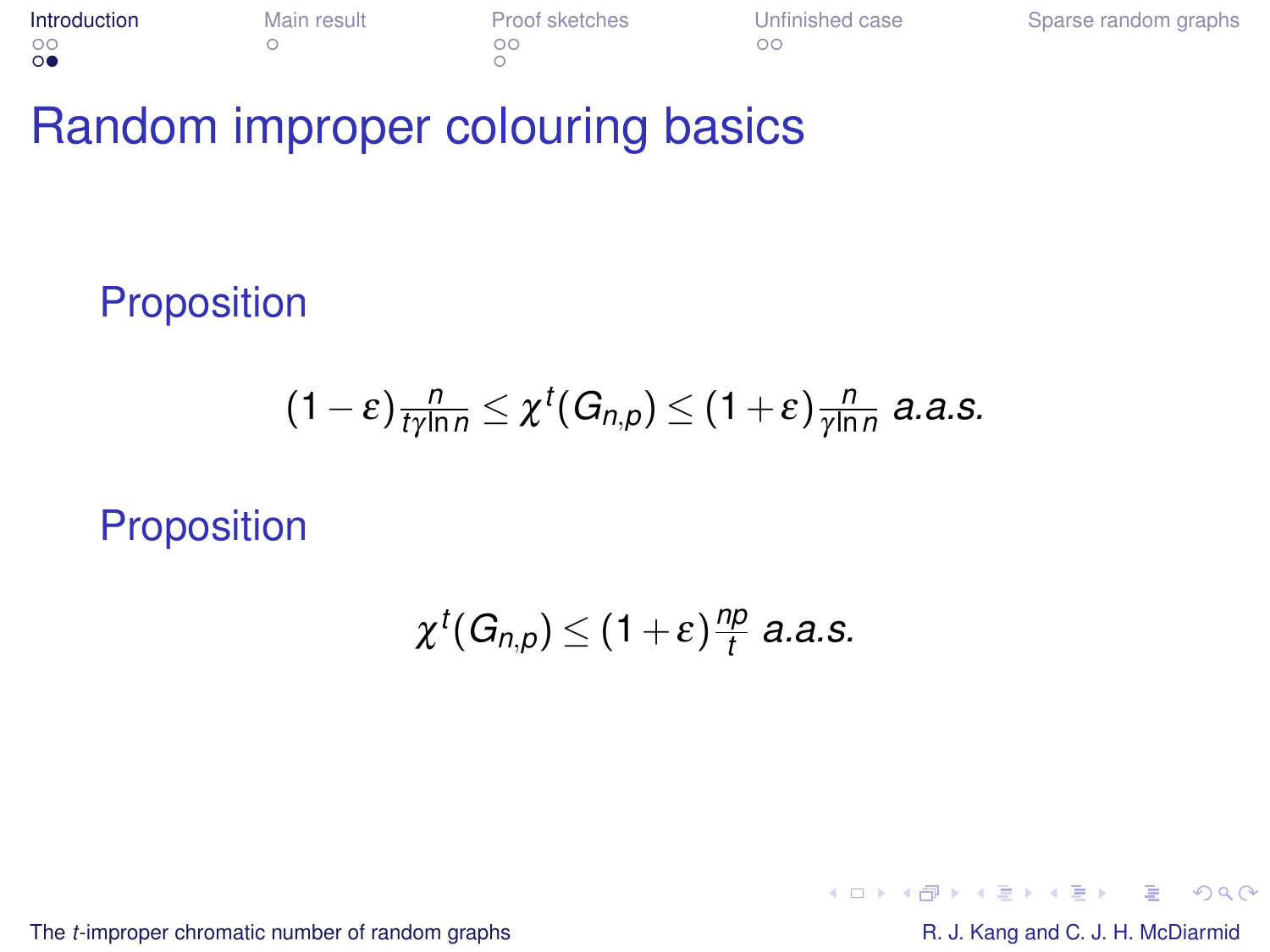|    | Introduction |  |  |
|----|--------------|--|--|
| ററ |              |  |  |
| OΟ |              |  |  |

[Introduction](#page-1-0) [Main result](#page-13-0) [Proof sketches](#page-19-0) [Unfinished case](#page-28-0) [Sparse random graphs](#page-35-0)

### Informally, . . .

We allow *t* to vary as a function of *n*.

The *t*[-improper chromatic number of random graphs](#page-0-0) R. J. Kang and C. J. H. McDiarmid

<span id="page-13-0"></span>

K ロ ▶ K @ ▶ K 할 ▶ K 할 ▶ ① 할 → ⊙ Q @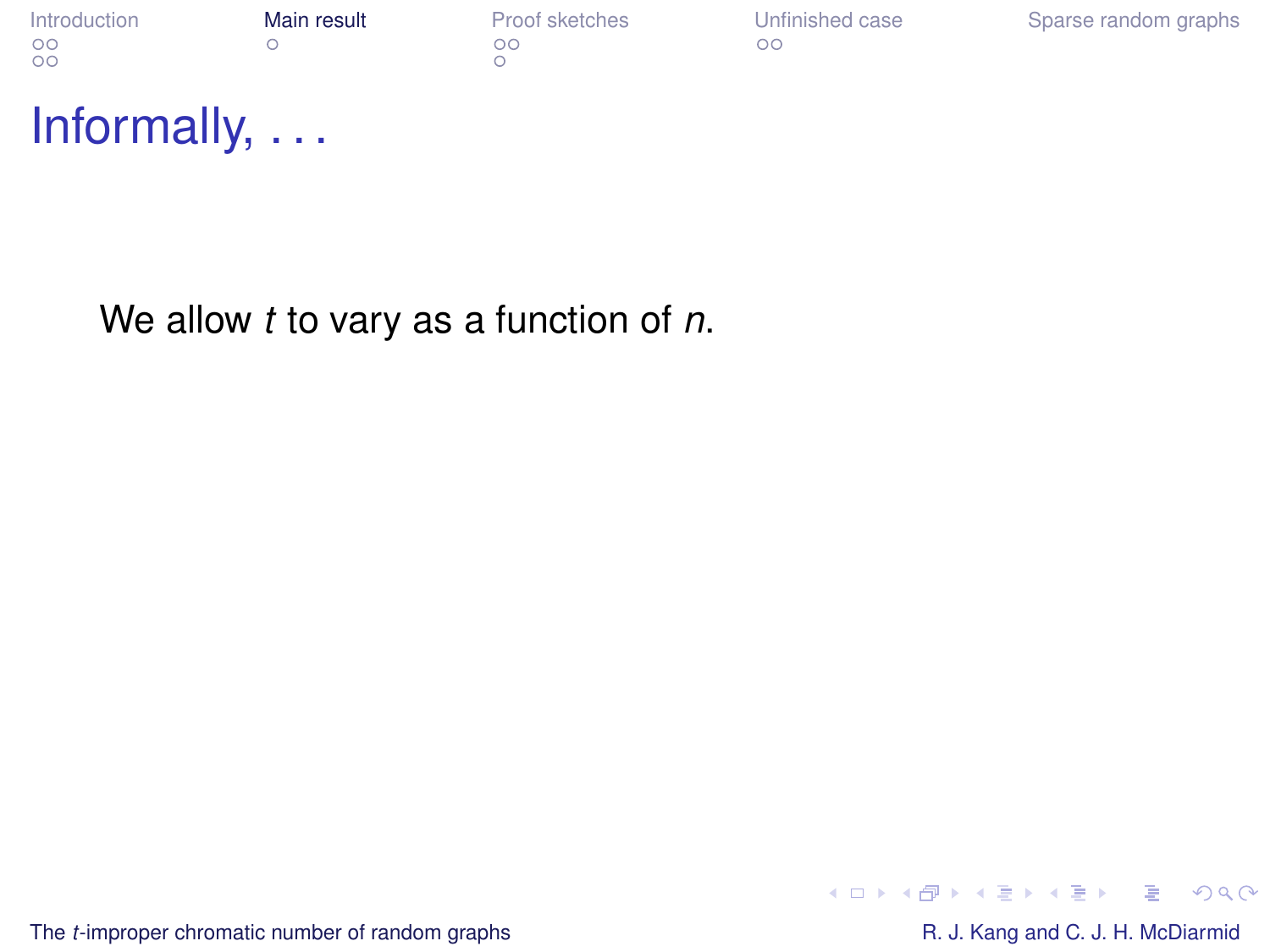[Introduction](#page-1-0) **[Main result](#page-13-0)** [Proof sketches](#page-19-0) [Unfinished case](#page-28-0) [Sparse random graphs](#page-35-0)<br>
oo oo oo  $\overline{O}O$ 

 $\cap$ 

## Informally, . . .

We allow *t* to vary as a function of *n*. The upper bounds of the previous slide give the correct behaviour in nearly all choices of  $t = t(n)$ :

The *t*[-improper chromatic number of random graphs](#page-0-0) **R. J. Kang and C. J. H. McDiarmid** R. J. Kang and C. J. H. McDiarmid

ミー  $2Q$ 

イロト イ押 トイヨ トイヨ トー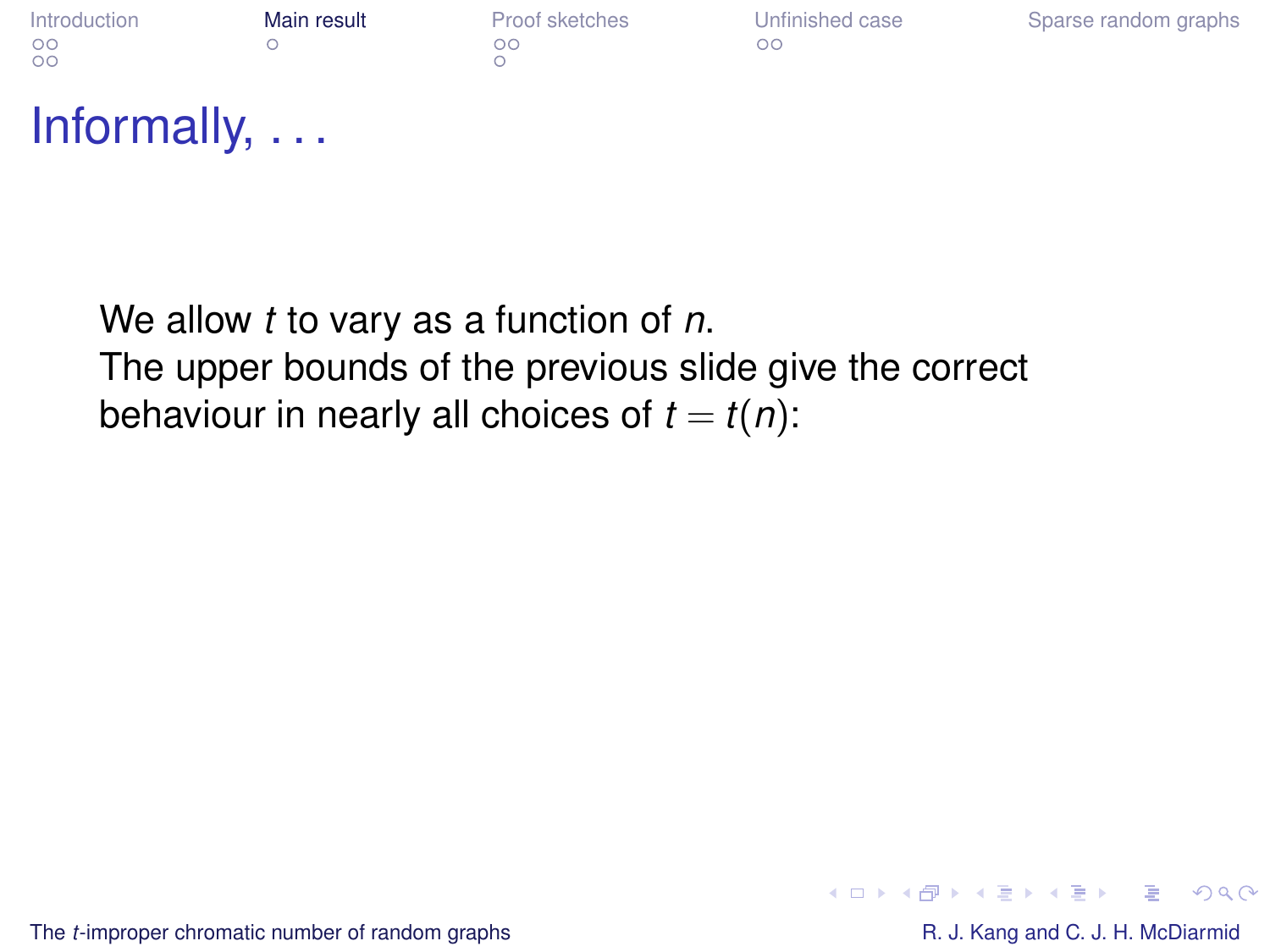| <b>Introduction</b> | Main result | Proof sketches | Unfinished case | Sparse random graphs |
|---------------------|-------------|----------------|-----------------|----------------------|
| $\circ$<br>$\circ$  |             | ററ             | nг              |                      |

## Informally, . . .

We allow *t* to vary as a function of *n*. The upper bounds of the previous slide give the correct behaviour in nearly all choices of  $t = t(n)$ :

- $\blacktriangleright$  if  $t(n) \ll \ln n$ , then  $\chi^t(G_{n,p})$  is near  $\chi(G_{n,p});$
- $\blacktriangleright$  if  $t(n) \gg$  In  $n$ , then  $\chi^t(G_{n,\rho})$  is near  $\Delta(G_{n,\rho})/t;$  and
- $\blacktriangleright$  in the intermediary case, more work is required.

Formally, . . .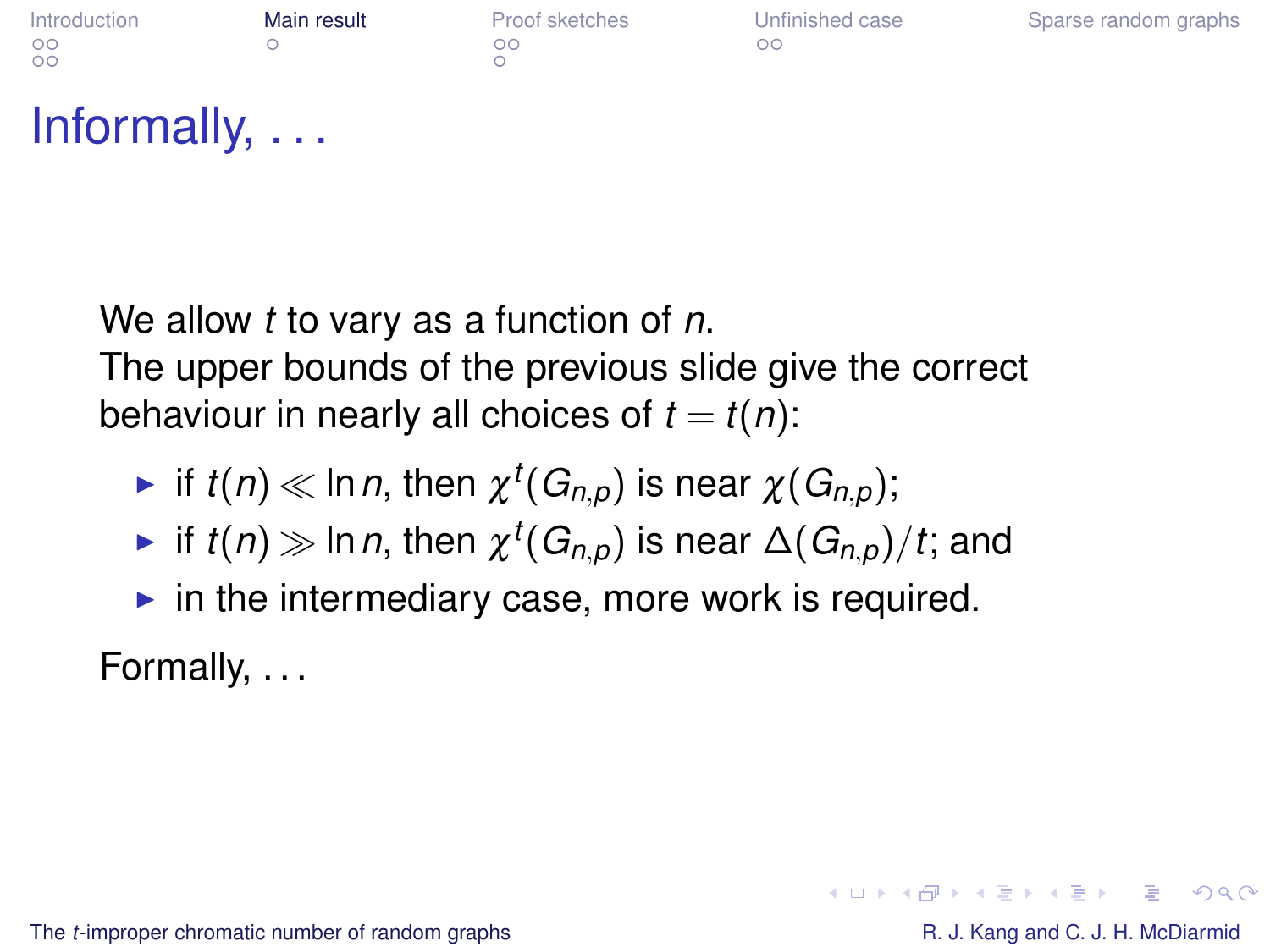| ntroduction | Main re |
|-------------|---------|
| DС          | ٠       |
| DО          |         |

|    | Proof sketch |
|----|--------------|
| ററ |              |
|    |              |

**[Introduction](#page-1-0) Manuform Manuform Marin Result** [Proof sketches](#page-19-0) [Unfinished case](#page-28-0) [Sparse random graphs](#page-35-0)<br>  $\frac{1}{2}$ 

## Main theorem

#### Theorem *For constant edge probability* 0 < *p* < 1*, the following holds:* (a) *if*  $t(n) = o(\ln n)$ *, then*  $\chi^t(G_{n,p}) \sim \frac{n}{\gamma \ln n}$ γ ln*n a.a.s.;*

The *t*[-improper chromatic number of random graphs](#page-0-0) R. J. Kang and C. J. H. McDiarmid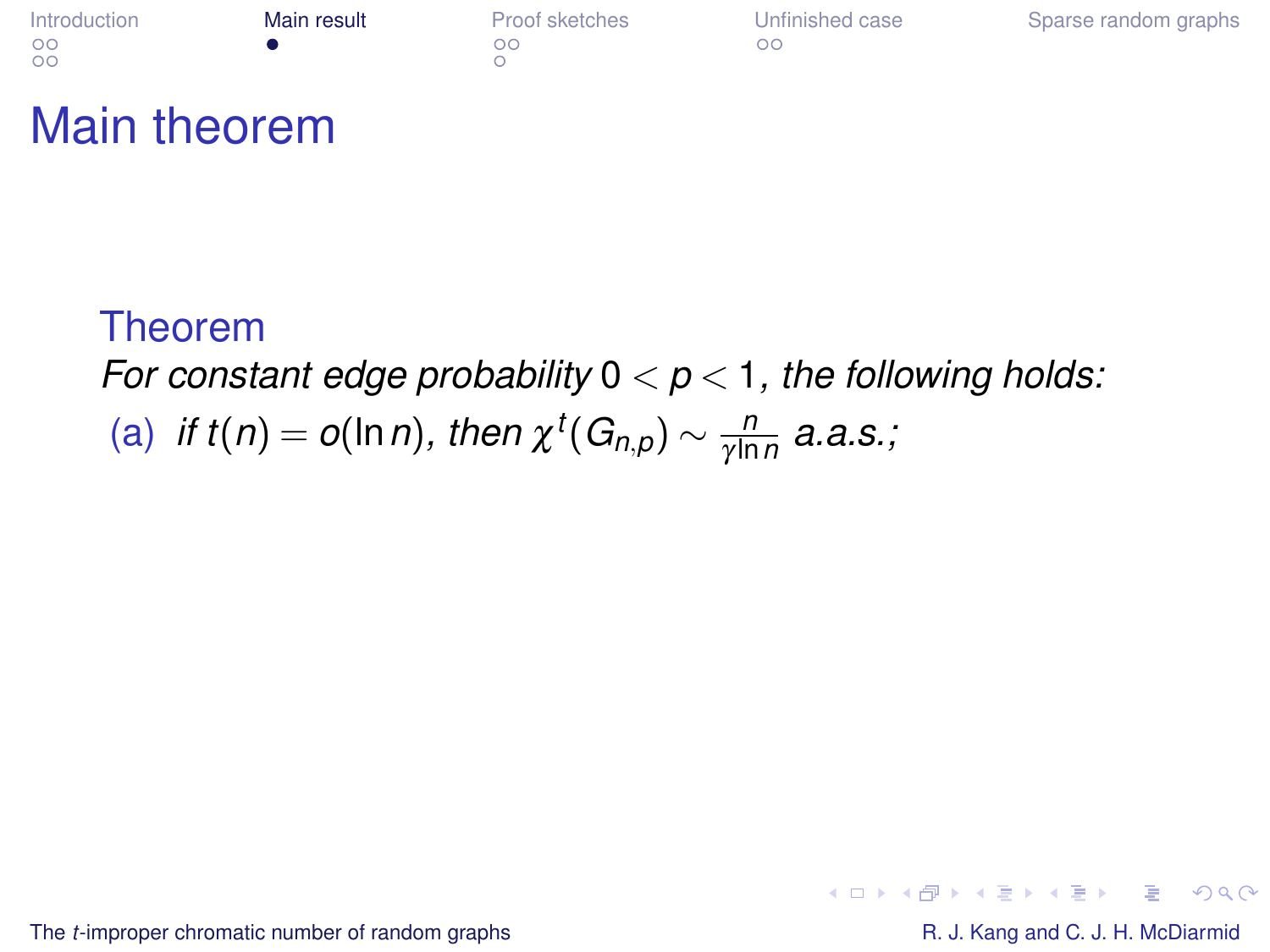| ntroduction | Main res |
|-------------|----------|
| DС          | ۰        |
| DО          |          |

|    | Proof sketches |
|----|----------------|
| ററ |                |
| ∩  |                |

**ult** [Proof sketches](#page-19-0) [Unfinished case](#page-28-0) [Sparse random graphs](#page-35-0)<br>
oo

## Main theorem

#### Theorem *For constant edge probability* 0 < *p* < 1*, the following hold:* (a) *if*  $t(n) = o(\ln n)$ *, then*  $\chi^t(G_{n,p}) \sim \frac{n}{\gamma \ln n}$ γ ln*n a.a.s.;*

(c) *if*  $t(n) = \omega(\ln n)$  and  $t(n) = o(n)$ , then  $\chi^t(G_{n,p}) \sim \frac{np}{t}$ *t a.a.s.;* (d) *if t*(*n*) *satisfies*  $\frac{np}{t} \to x$ , where  $0 < x < \infty$  and x is not *integral, then*  $\chi^t(G_{n,p}) = \lceil x \rceil$  *a.a.s.* 

The *t*[-improper chromatic number of random graphs](#page-0-0) **R. J. Kang and C. J. H. McDiarmid** R. J. Kang and C. J. H. McDiarmid

KO KARA KE KAEK E YA GA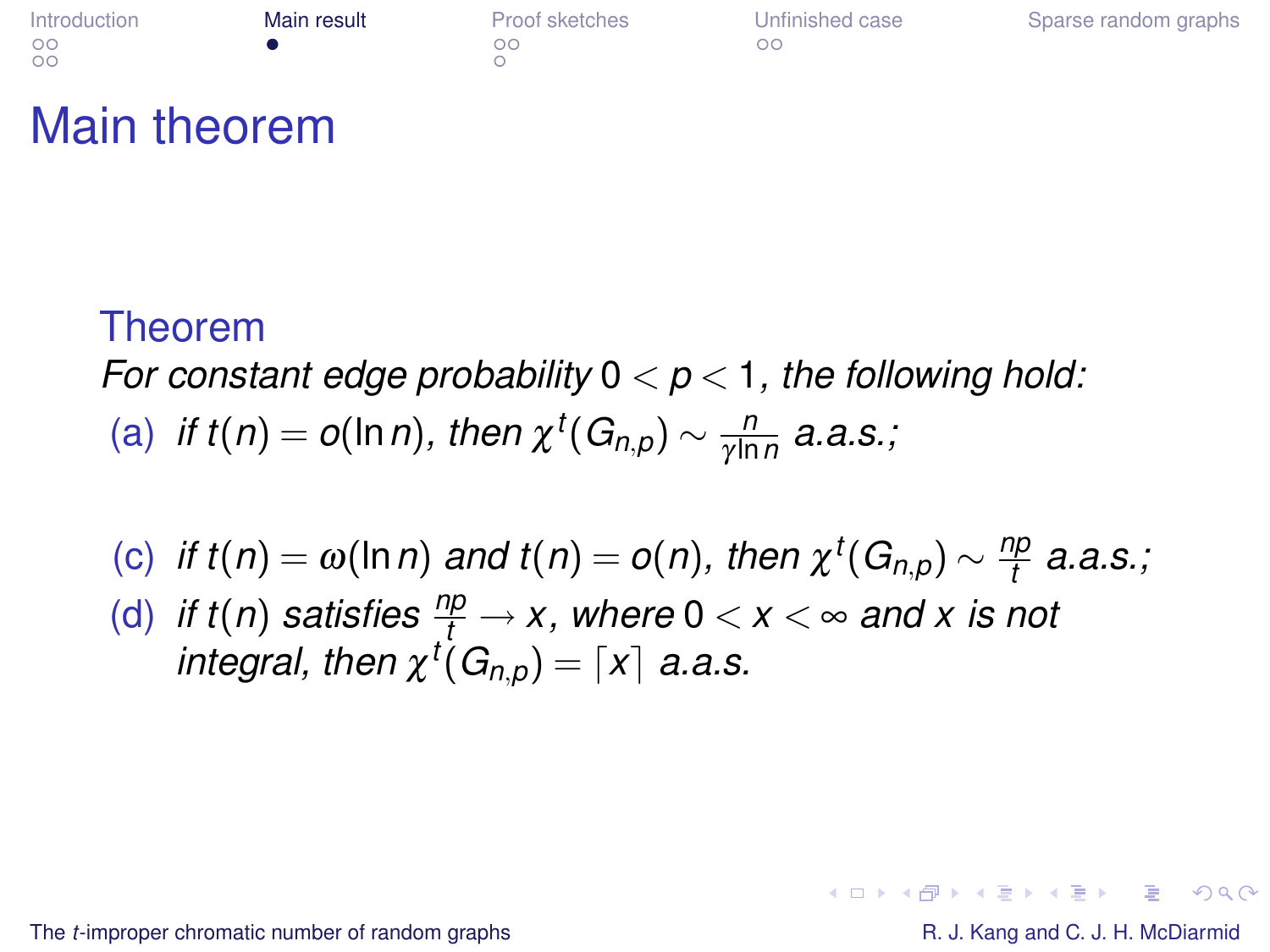| ntroduction | Main |
|-------------|------|
| DС          | ٠    |
| DО          |      |

| Proof sketc |  |
|-------------|--|
| OO          |  |
|             |  |

**Internal From Manufold Marin Result** [Proof sketches](#page-19-0) [Unfinished case](#page-28-0) [Sparse random graphs](#page-35-0)

### Main theorem

#### Theorem

*For constant edge probability* 0 < *p* < 1*, the following hold:*

(a) if 
$$
t(n) = o(\ln n)
$$
, then  $\chi^t(G_{n,p}) \sim \frac{n}{\gamma \ln n}$  a.a.s.;

(b) if 
$$
t(n) = \Theta(\ln n)
$$
, then  $\chi^t(G_{n,p}) = \Theta(\frac{n}{\ln n})$  a.a.s.;

(c) if 
$$
t(n) = \omega(\ln n)
$$
 and  $t(n) = o(n)$ , then  $\chi^t(G_{n,p}) \sim \frac{np}{t}$  a.a.s.;

(d) *if t*(*n*) *satisfies*  $\frac{np}{t} \to x$ , where  $0 < x < \infty$  and x is not *integral, then*  $\chi^t(G_{n,p}) = \lceil x \rceil$  *a.a.s.* 

The *t*[-improper chromatic number of random graphs](#page-0-0) **R. J. Kang and C. J. H. McDiarmid** R. J. Kang and C. J. H. McDiarmid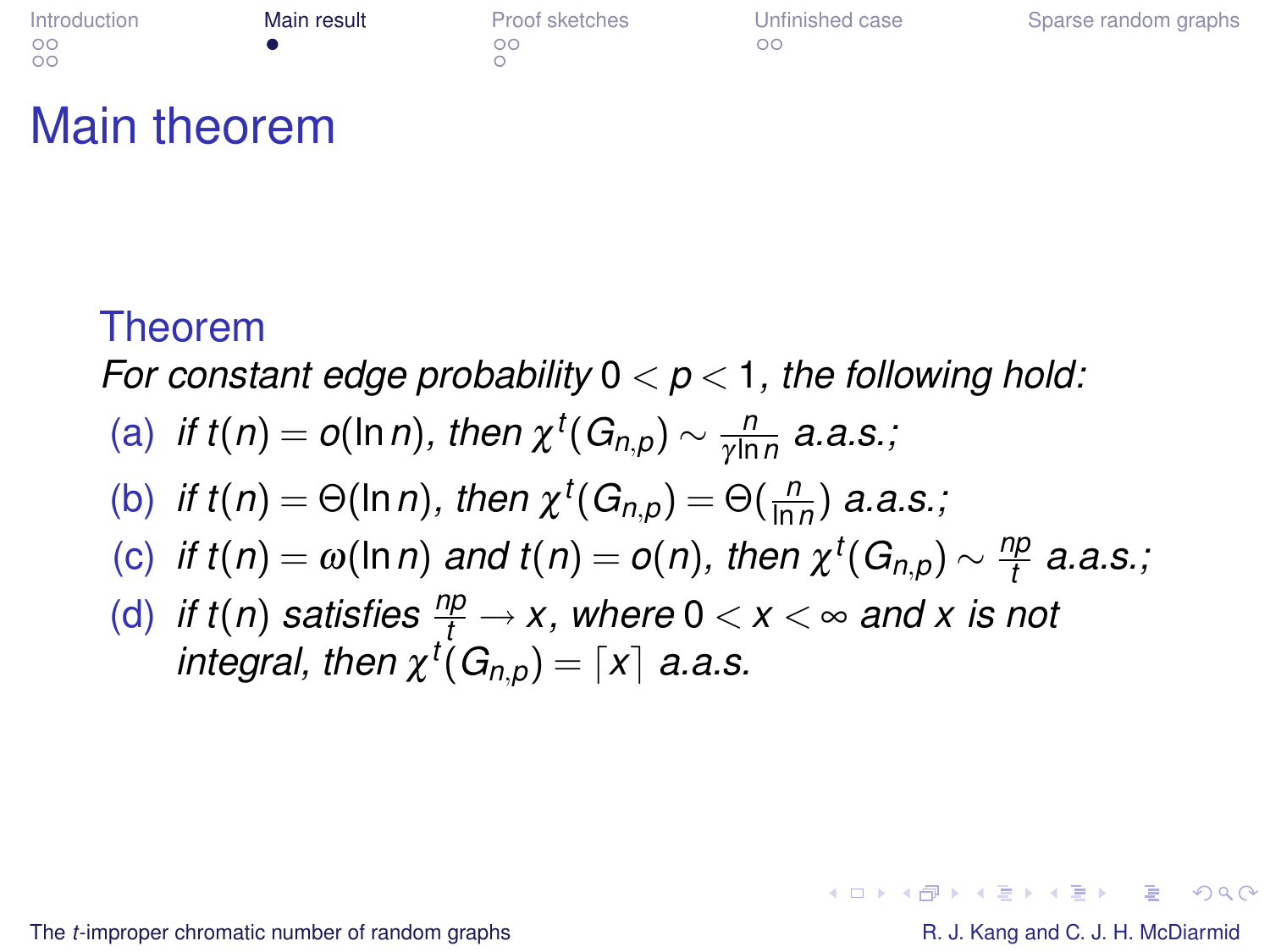| <b>Introduction</b> | Main result | <b>Proof sketches</b> | Unfinished case | Sparse random graphs |
|---------------------|-------------|-----------------------|-----------------|----------------------|
| $\circ$             |             | na                    | ററ              |                      |
| $\circ$             |             |                       |                 |                      |

## The *t*-dependence number

We bound a related parameter, the *t -dependence number*  $\alpha^t(G)$  of  $G$  — the size of a largest *t*-dependent set in  $G$ . Note:  $\alpha^0(G) = \alpha(G)$ .

**Proposition** 

$$
\chi^t(G)\geq \tfrac{|V(G)|}{\alpha^t(G)}.
$$

The *t*[-improper chromatic number of random graphs](#page-0-0) **R. J. Kang and C. J. H. McDiarmid** R. J. Kang and C. J. H. McDiarmid

÷.

<span id="page-19-0"></span> $2Q$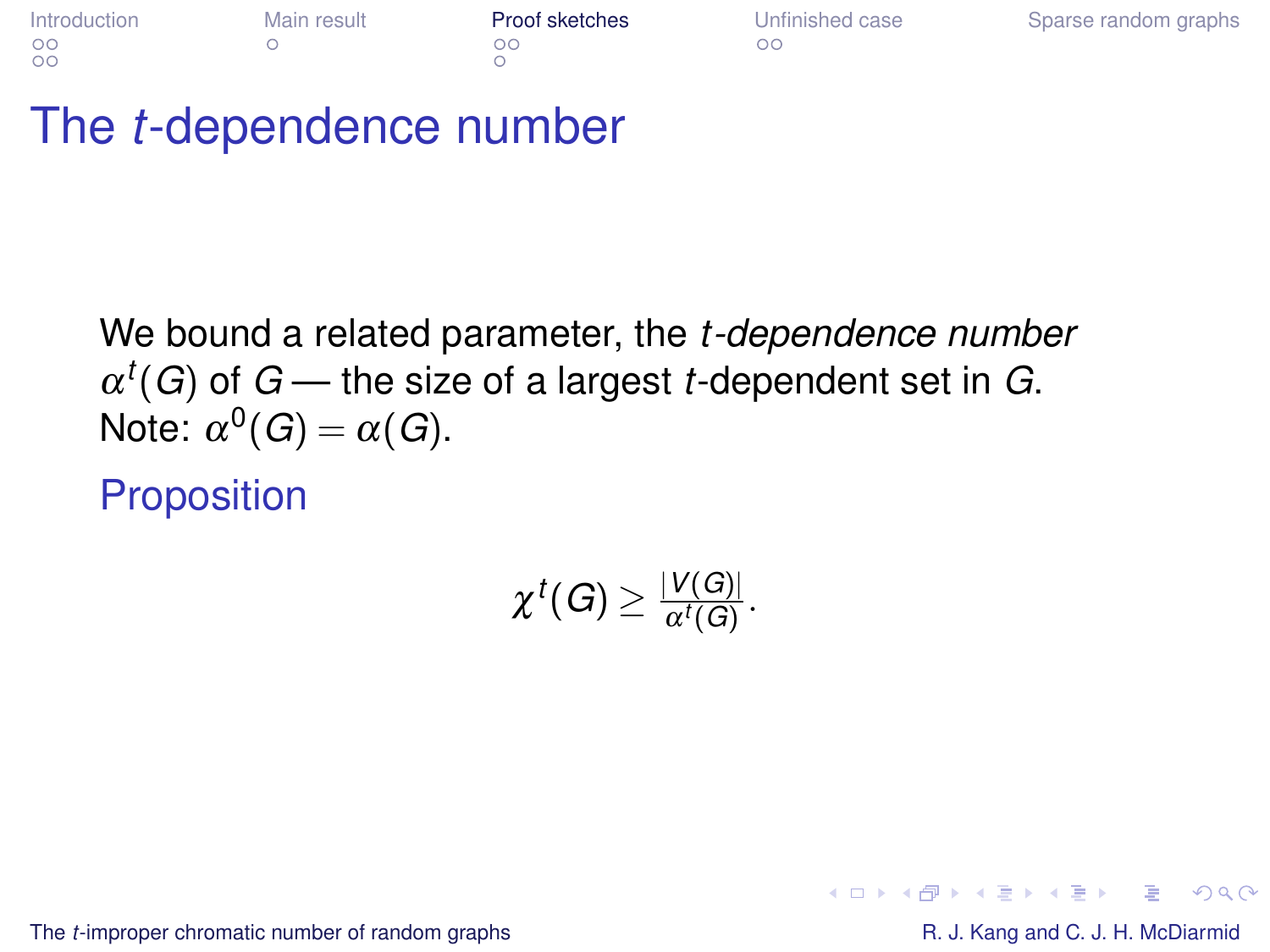| Introduction | Main result | <b>Proof sketches</b> | Unfinished case | Sparse random graphs |
|--------------|-------------|-----------------------|-----------------|----------------------|
| $\circ$      |             | na                    | ററ              |                      |
| $\circ$      |             |                       |                 |                      |

## The *t*-dependence number

We bound a related parameter, the *t -dependence number*  $\alpha^t(G)$  of  $G$  — the size of a largest *t*-dependent set in  $G$ . Note:  $\alpha^0(G) = \alpha(G)$ .

**Proposition** 

$$
\chi^t(G_{n,p})\geq \tfrac{n}{\alpha^t(G_{n,p})}.
$$

The *t*[-improper chromatic number of random graphs](#page-0-0) **R. J. Kang and C. J. H. McDiarmid** R. J. Kang and C. J. H. McDiarmid

÷.

 $2Q$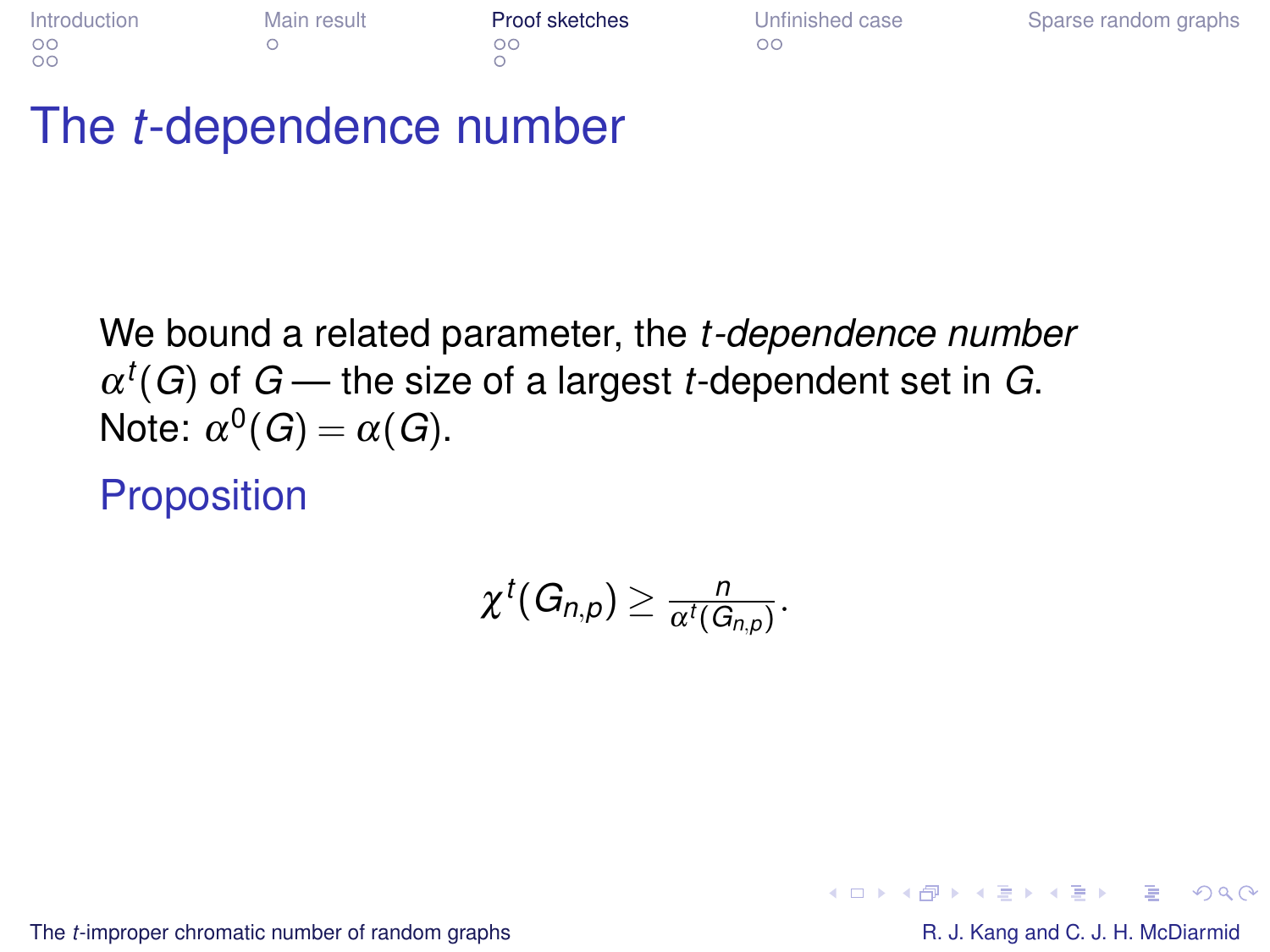| ntroduction |  |
|-------------|--|
| DΩ          |  |
| DΩ          |  |

 $\cap$ 

**Interface [Main result](#page-13-0) [Proof sketches](#page-19-0)** [Unfinished case](#page-28-0) [Sparse random graphs](#page-35-0)<br>
→ O O

## Proof sketch:  $t(n) = o(\ln n)$

Theorem *If*  $t(n) = o(\ln n)$ *, then*  $\chi^t(G_{n,p}) \sim \frac{n}{\gamma \ln n}$  $\frac{n}{\gamma \ln n}$  *a.a.s.* 

The *t*[-improper chromatic number of random graphs](#page-0-0) R. J. Kang and C. J. H. McDiarmid

 $2990$ 

÷.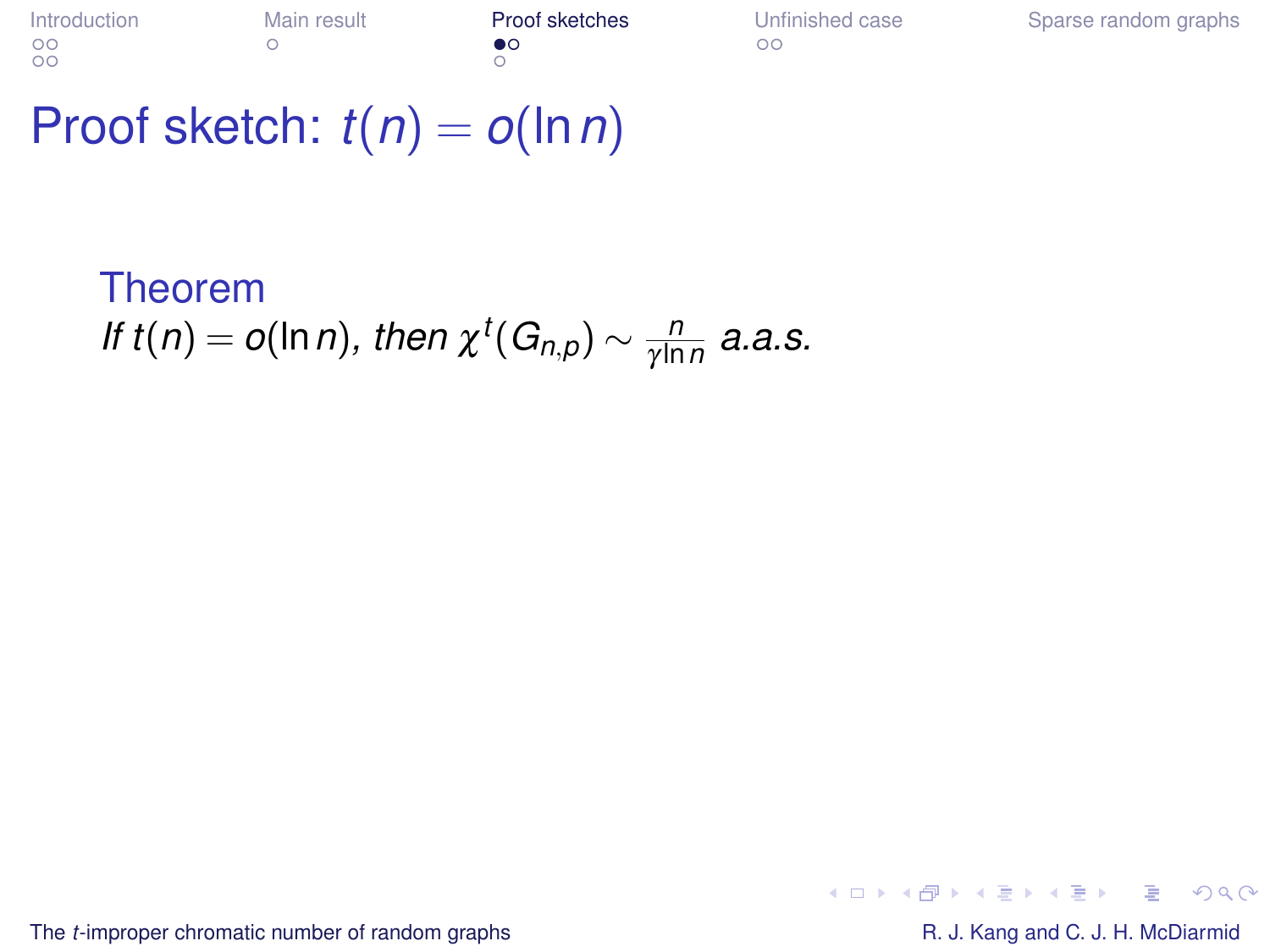## Proof sketch: *t*(*n*) = *o*(ln*n*)

Theorem *If*  $t(n) = o(\ln n)$ *, then*  $\chi^t(G_{n,p}) \sim \frac{n}{\gamma \ln n}$  $\frac{n}{\gamma \ln n}$  *a.a.s.* " $\leq$ " follows from  $\chi^t \leq \chi$  and  $\text{``}\geq\text{''}$  uses  $\chi^t\geq\frac{n}{\alpha^t}$  and a first moment estimate of  $\alpha^t.$ 

The *t*[-improper chromatic number of random graphs](#page-0-0) **R. J. Kang and C. J. H. McDiarmid** R. J. Kang and C. J. H. McDiarmid

KO KARA KE KAEK E YA GA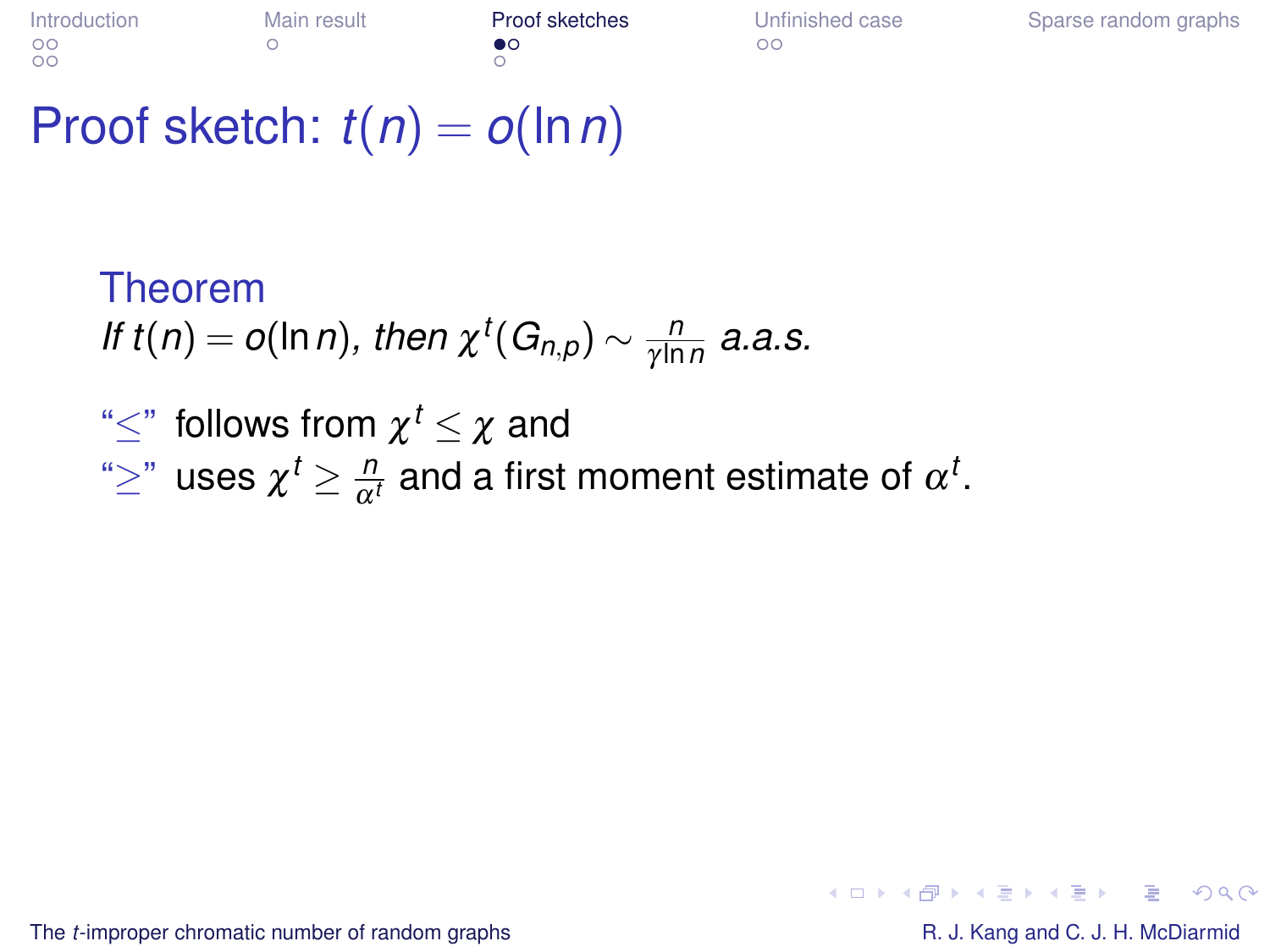## Proof sketch: *t*(*n*) = *o*(ln*n*)

#### Theorem *If*  $t(n) = o(\ln n)$ *, then*  $\chi^t(G_{n,p}) \sim \frac{n}{\gamma \ln n}$  $\frac{n}{\gamma \ln n}$  *a.a.s.*

### " $\leq$ " follows from  $\chi^t \leq \chi$  and

 $\text{``}\geq\text{''}$  uses  $\chi^t\geq\frac{n}{\alpha^t}$  and a first moment estimate of  $\alpha^t.$ 

- ► Let  $k = k(n) = \left[\frac{1}{1-\epsilon} \gamma \ln n\right]$  and let *X* be the number of *t*-dependent sets of size  $k$  in  $G_{n,p}$ .
- $\blacktriangleright$  We show that  $E(X) \rightarrow 0$ .

The *t*[-improper chromatic number of random graphs](#page-0-0) **R. J. Kang and C. J. H. McDiarmid** R. J. Kang and C. J. H. McDiarmid

KO KARA KE KAEK E YA GA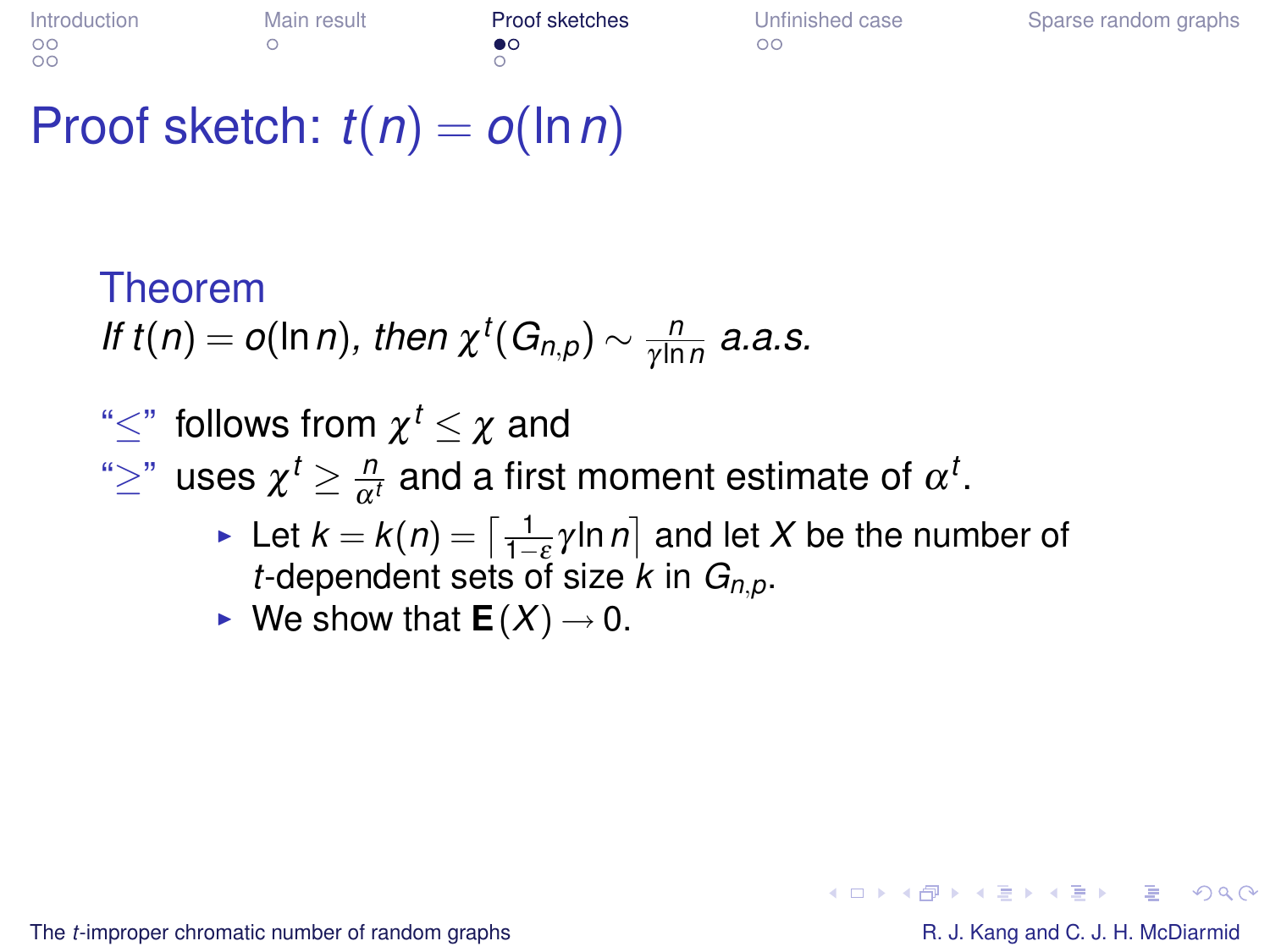| Introduction | Main result | Proof sketches | Unfinished case | Sparse random graphs |
|--------------|-------------|----------------|-----------------|----------------------|
| $\circ$      |             |                | nг              |                      |
| $\circ$      |             |                |                 |                      |

## Proof sketch: *t*(*n*) = *o*(ln*n*)

The crucial estimate is as follows:

In Let  $g(k, t)$  be the number of graphs on  $[k] = \{1, \ldots, k\}$  with *average* degree at most *t*. The expected number of *t*-dependent *k*-sets is at most

$$
\binom{n}{k}(1-p)^{\binom{k}{2}-\frac{tk}{2}}g(k,t)
$$

The *t*[-improper chromatic number of random graphs](#page-0-0) **R. J. Kang and C. J. H. McDiarmid** R. J. Kang and C. J. H. McDiarmid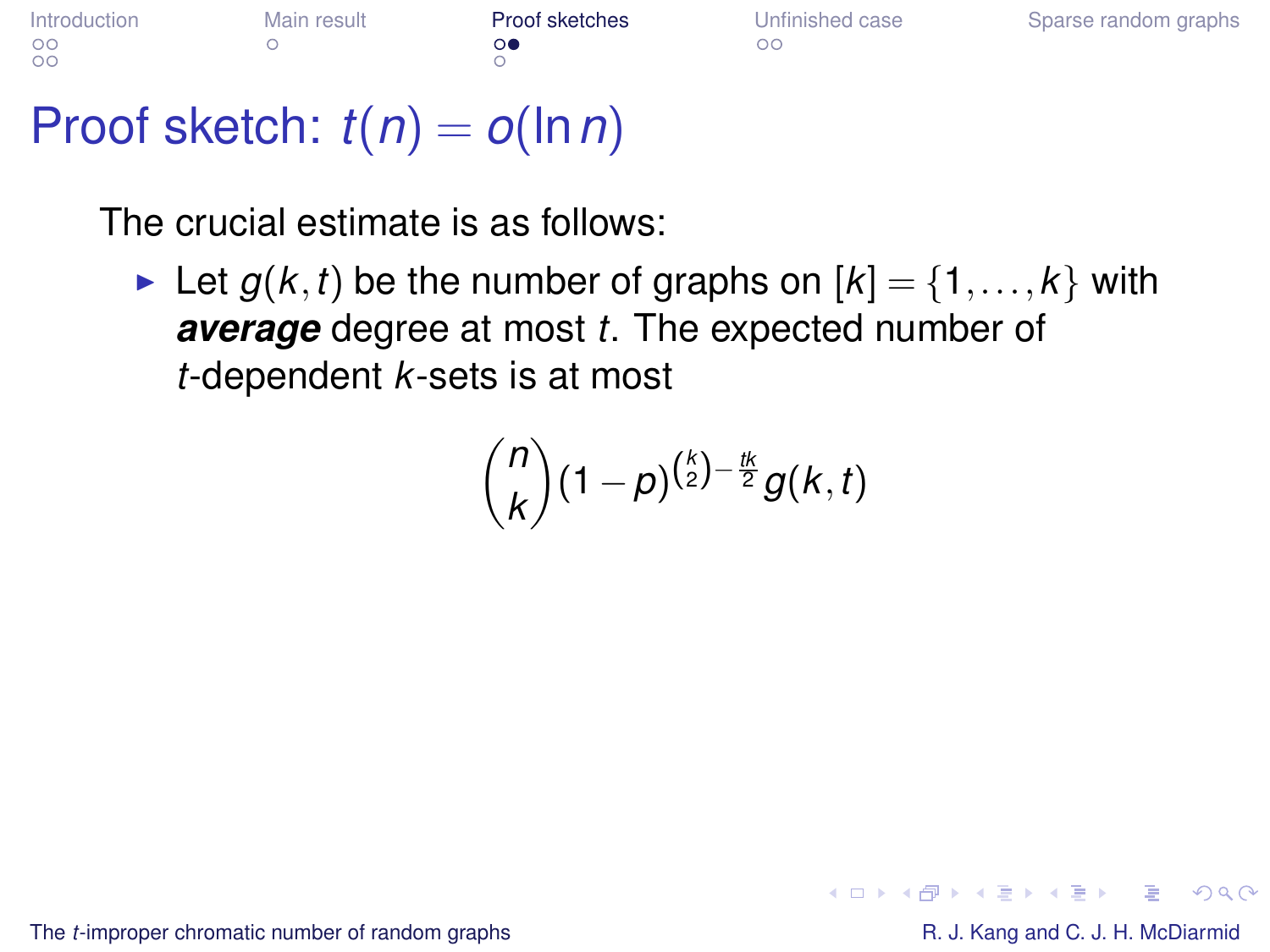| Introduction | Main result | Proof sketches | Unfinished case | Sparse random graphs |
|--------------|-------------|----------------|-----------------|----------------------|
| $\circ$      |             |                |                 |                      |
| $\circ$      |             |                |                 |                      |

## Proof sketch: *t*(*n*) = *o*(ln*n*)

The crucial estimate is as follows:

In Let  $g(k, t)$  be the number of graphs on  $[k] = \{1, \ldots, k\}$  with *average* degree at most *t*. The expected number of *t*-dependent *k*-sets is at most

$$
\binom{n}{k}(1-p)^{\binom{k}{2}-\frac{tk}{2}}g(k,t)
$$

Since a graph on  $k$  vertices with average degree  $d'$  has kd'/2 edges,

$$
g(k,t) \leq \sum_{s=0}^{tk/2} \binom{\binom{k}{2}}{s}.
$$

The *t*[-improper chromatic number of random graphs](#page-0-0) **R. J. Kang and C. J. H. McDiarmid** R. J. Kang and C. J. H. McDiarmid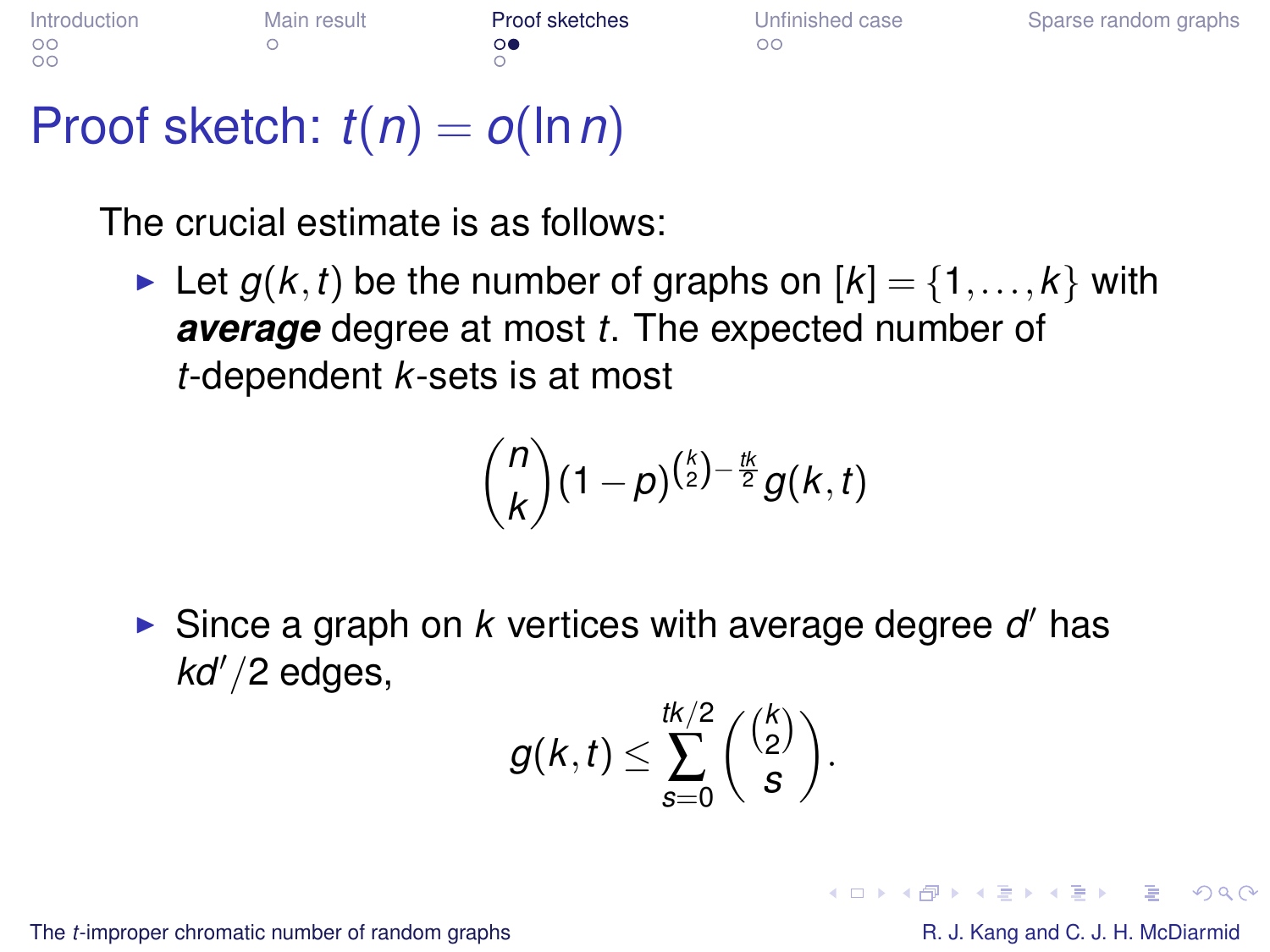## Proof sketch:  $t(n) = \Omega(\ln n)$

#### Theorem *If*  $t(n) = \Theta(\ln n)$ , then there exist constants  $C, C' > 0$  such that  $C \frac{n}{\ln n} \leq \chi^t(G_{n,p}) \leq C' \frac{n}{\ln n}$  a.a.s.

#### Theorem *If t*(*n*) =  $\omega$ (ln*n*) *and*  $\varepsilon$  > 0 *fixed, then*  $(1-\varepsilon)\frac{np}{t} \leq \chi^t(G_{n,\rho}) \leq \bigl\lceil (1+\varepsilon)\frac{np}{t} \bigr\rceil$ *t a.a.s.*

The *t*[-improper chromatic number of random graphs](#page-0-0) **R. J. Kang and C. J. H. McDiarmid** R. J. Kang and C. J. H. McDiarmid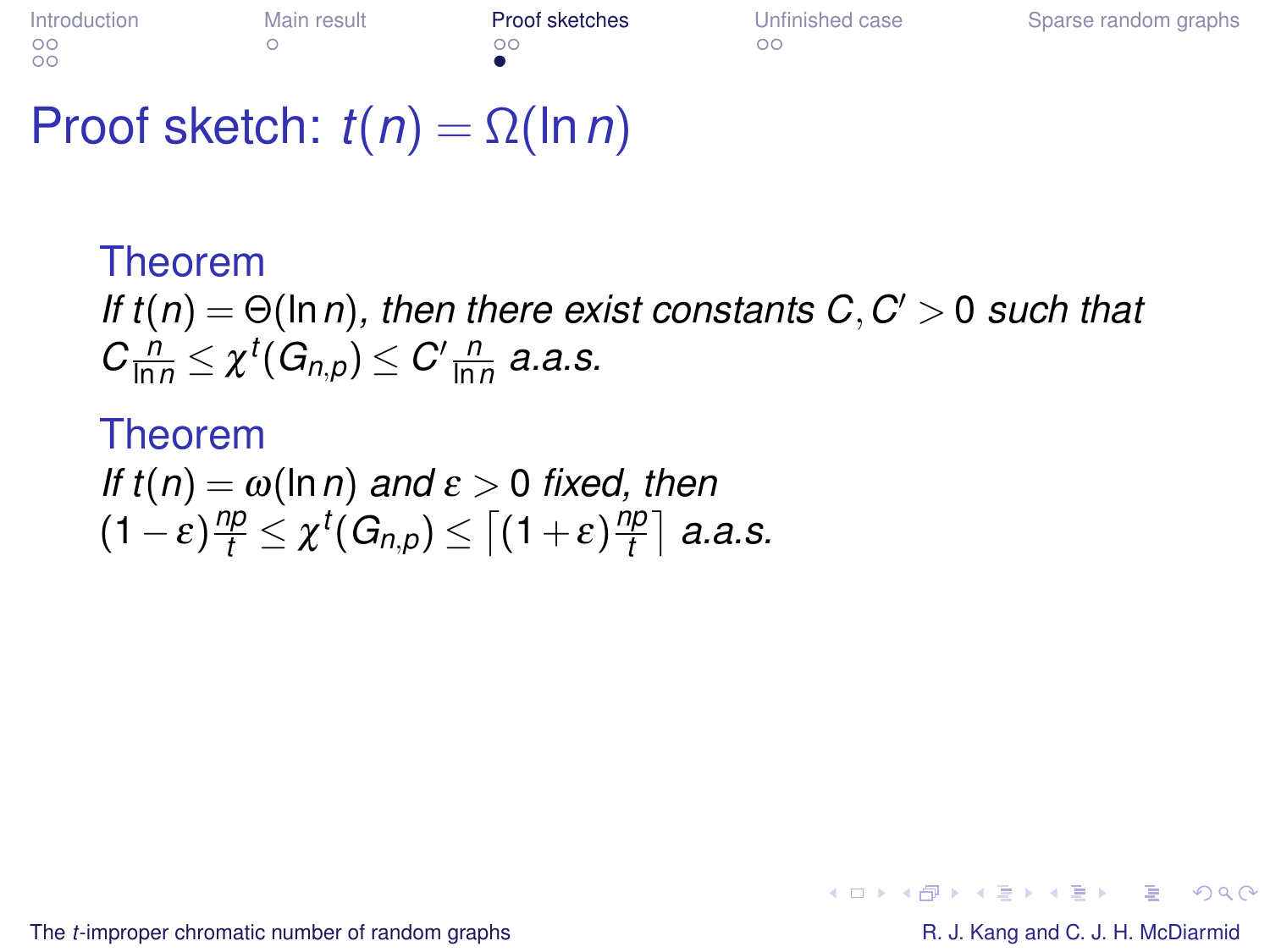## Proof sketch:  $t(n) = \Omega(\ln n)$

Theorem *If*  $t(n) = \Theta(\ln n)$ , then there exist constants  $C, C' > 0$  such that  $C \frac{n}{\ln n} \leq \chi^t(G_{n,p}) \leq C' \frac{n}{\ln n}$  a.a.s.

#### Theorem *If t*(*n*) =  $\omega$ (ln*n*) *and*  $\varepsilon$  > 0 *fixed, then*  $(1-\varepsilon)\frac{np}{t} \leq \chi^t(G_{n,\rho}) \leq \bigl\lceil (1+\varepsilon)\frac{np}{t} \bigr\rceil$ *t a.a.s.*

For both of these results,

"≤" follows from  $\chi^t$  ≤  $\lceil (\Delta \! + \!1)/(t \! + \!1) \rceil$  and

 $\hat{r}$  the first moment estimate of  $\alpha^t$  relies on passing from maximum to average degree as well as a Chernoff bound.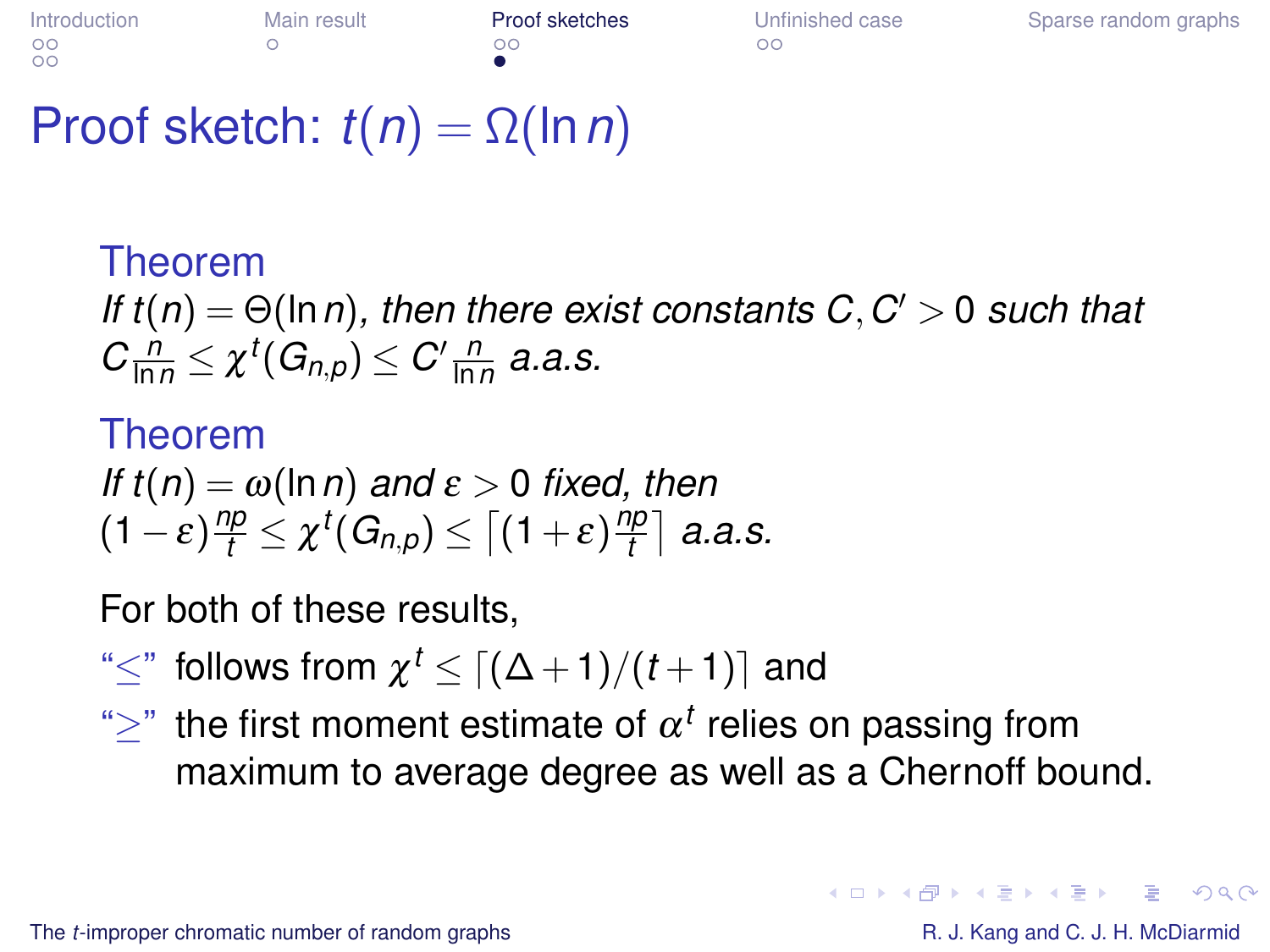

<span id="page-28-0"></span>By large deviation techniques (cf. Dembo and Zeitouni (1998)), we can better estimate the expected number of *t*-dep. *k*-sets: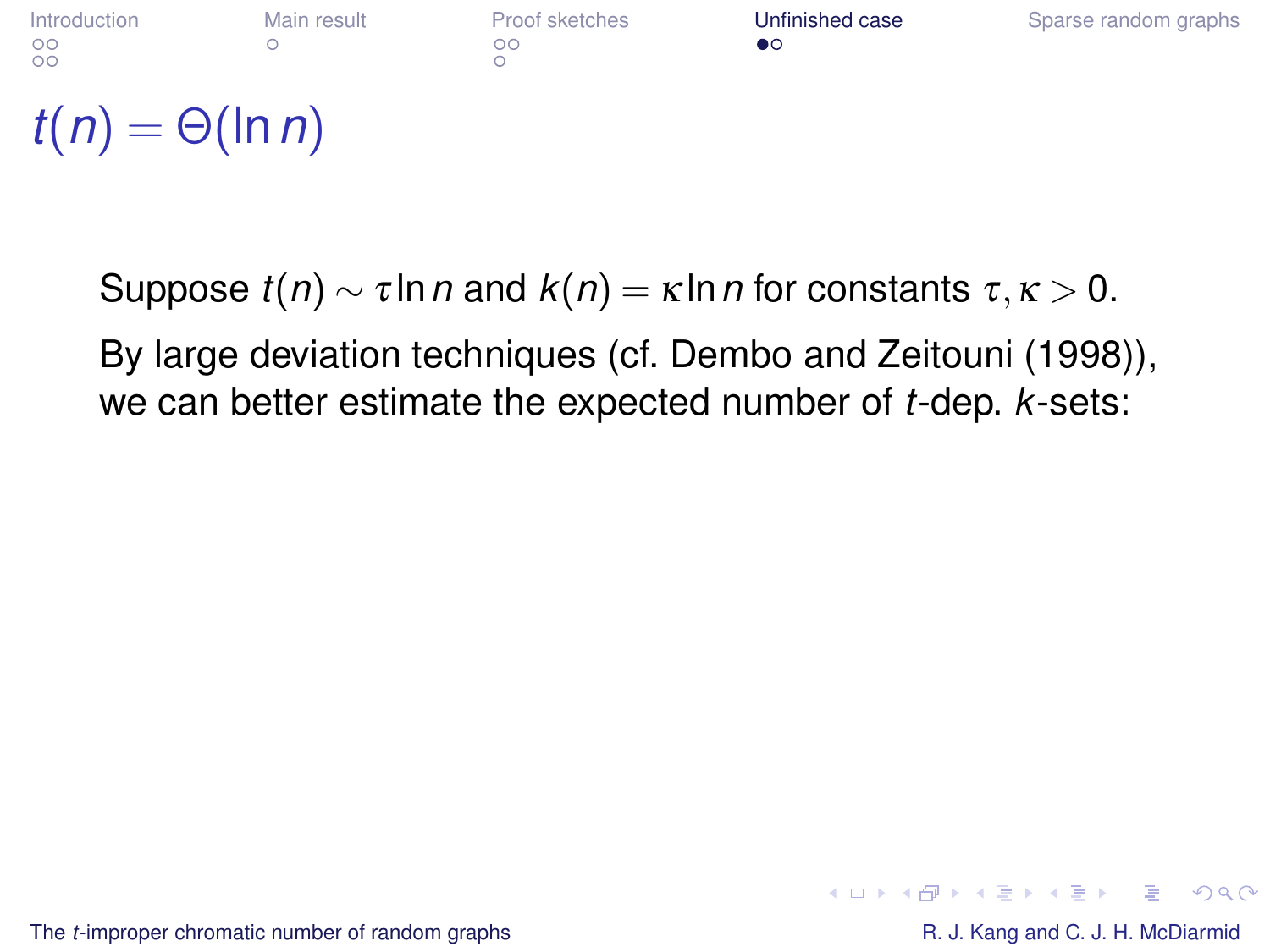

By large deviation techniques (cf. Dembo and Zeitouni (1998)), we can better estimate the expected number of *t*-dep. *k*-sets:

#### Lemma

*The expected number of average t -dependent k -sets is at most*

$$
\text{exp}\left(k\ln n\left(1-\frac{\kappa}{2}\Lambda^*\left(\frac{\tau}{\kappa}\right)+o(1)\right)\right)
$$

*where*  $\Lambda^*(x) = x \ln \frac{x}{p} + (1-x) \ln \frac{1-x}{1-p}$ .

The *t*[-improper chromatic number of random graphs](#page-0-0) **R. J. Kang and C. J. H. McDiarmid** R. J. Kang and C. J. H. McDiarmid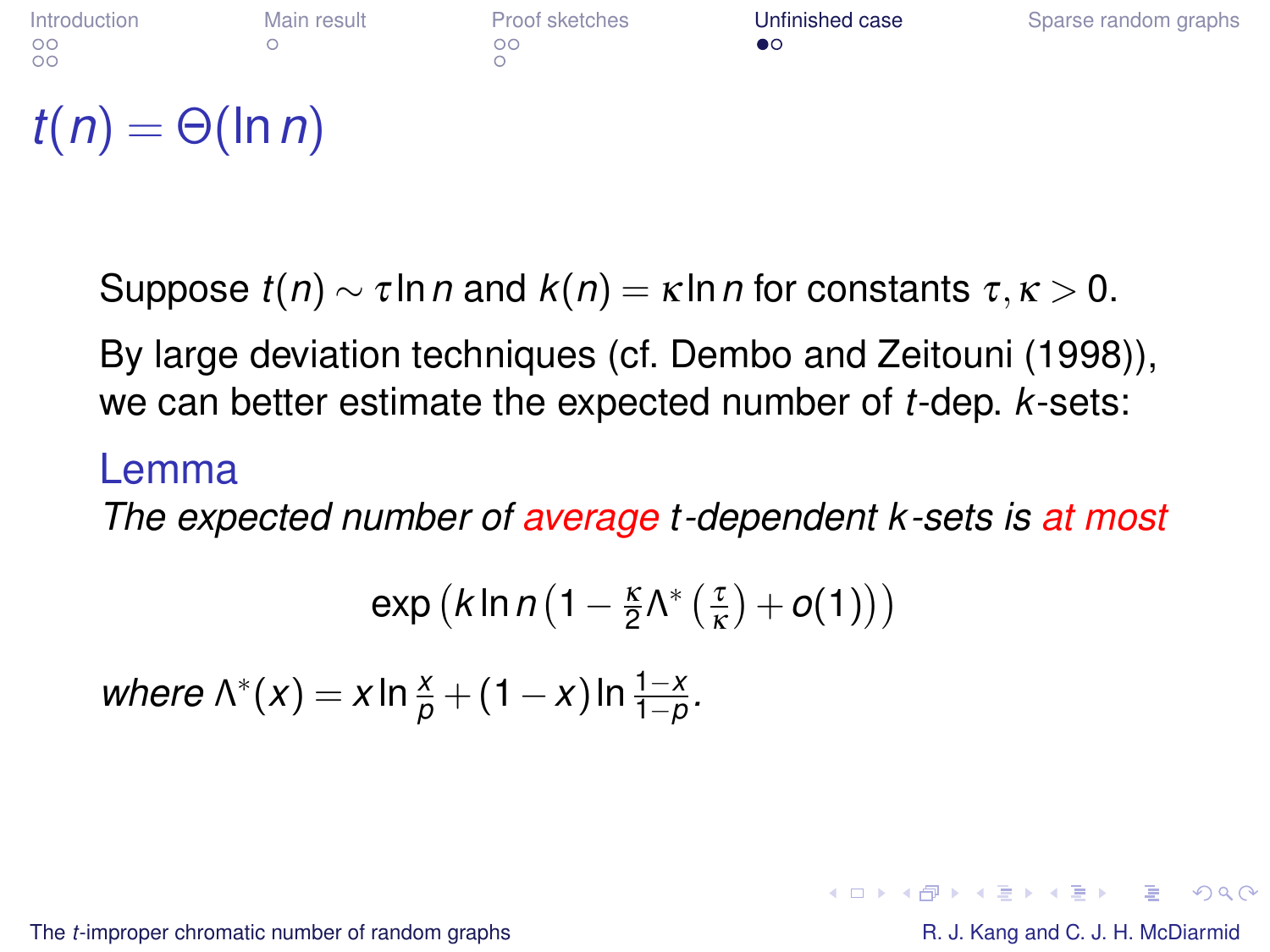

By large deviation techniques (cf. Dembo and Zeitouni (1998)), we can better estimate the expected number of *t*-dep. *k*-sets:

#### Lemma

*The expected number of t -dependent k -sets is at most*

$$
\text{exp}\left(k\ln n\left(1-\frac{\kappa}{2}\Lambda^*\left(\frac{\tau}{\kappa}\right)+o(1)\right)\right)
$$

*where*  $\Lambda^*(x) = x \ln \frac{x}{p} + (1-x) \ln \frac{1-x}{1-p}$ .

The *t*[-improper chromatic number of random graphs](#page-0-0) **R. J. Kang and C. J. H. McDiarmid** R. J. Kang and C. J. H. McDiarmid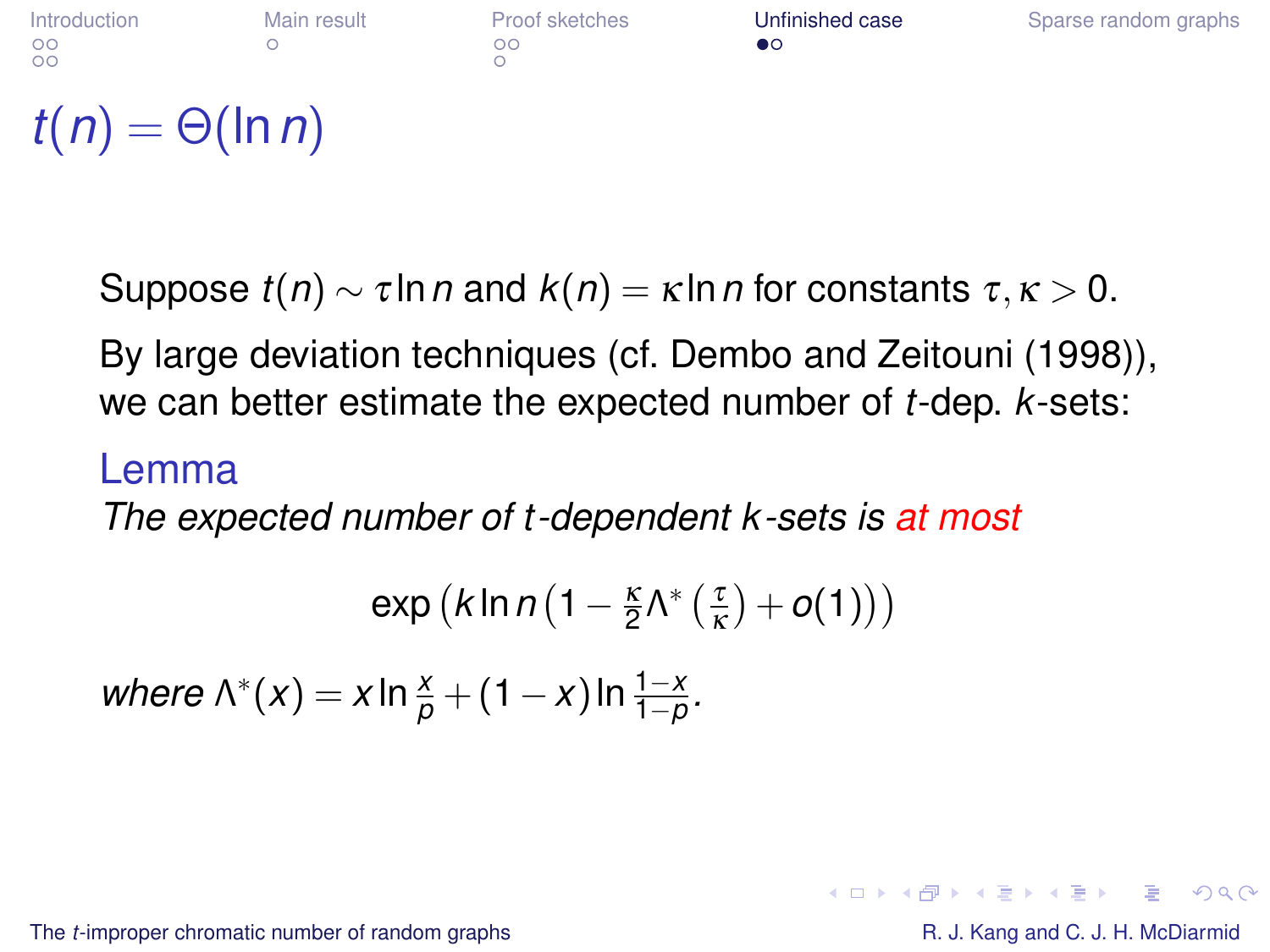

By large deviation techniques (cf. Dembo and Zeitouni (1998)), we can better estimate the expected number of *t*-dep. *k*-sets:

#### Lemma

*The expected number of t -dependent k -sets is*

$$
\exp\big(k\ln n\big(1-\tfrac{\kappa}{2}\Lambda^*\big(\tfrac{\tau}{\kappa}\big)+o(1)\big)\big)
$$

*where*  $\Lambda^*(x) = x \ln \frac{x}{p} + (1-x) \ln \frac{1-x}{1-p}$ .

The *t*[-improper chromatic number of random graphs](#page-0-0) **R. J. Kang and C. J. H. McDiarmid** R. J. Kang and C. J. H. McDiarmid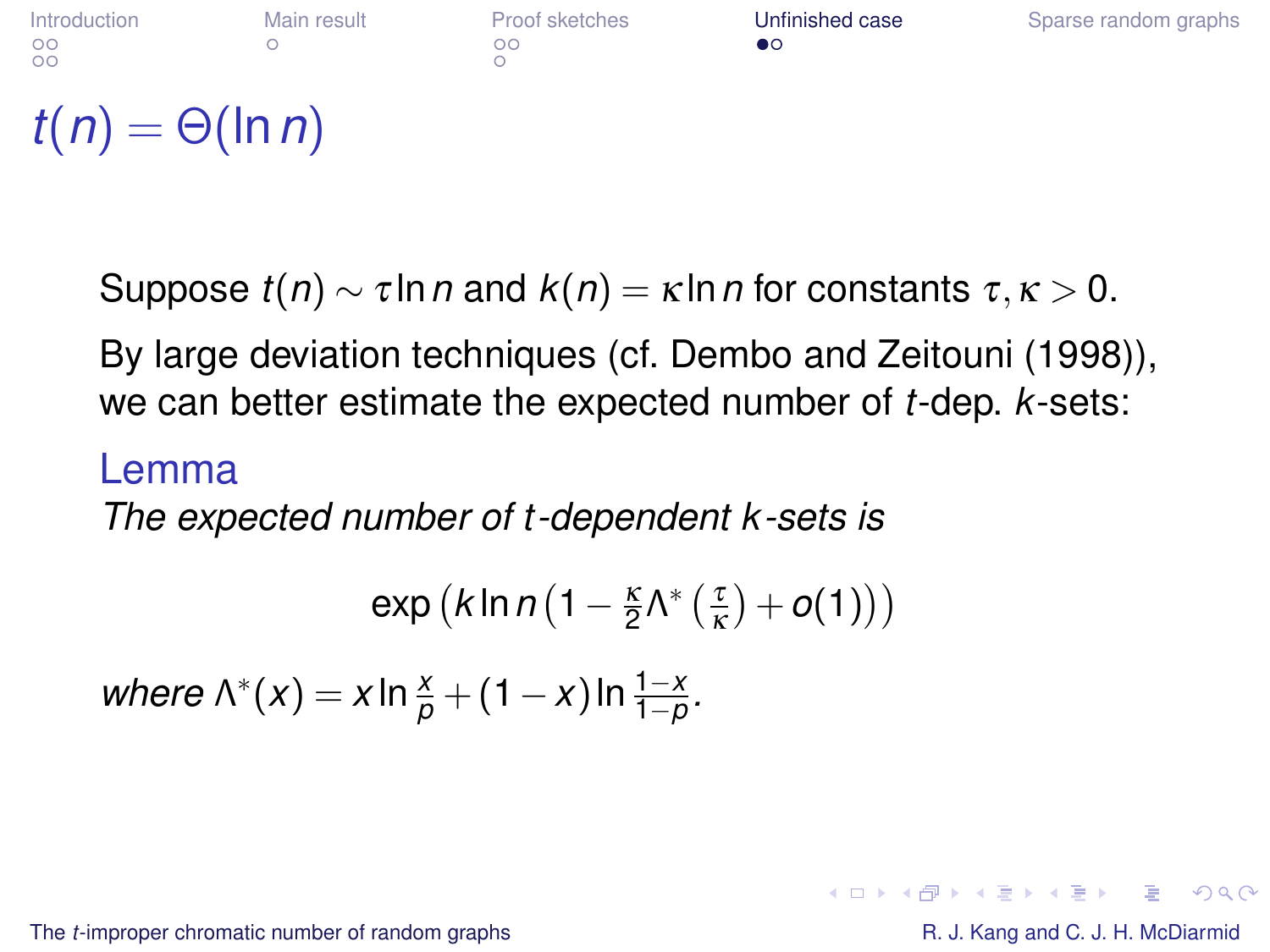[Introduction](#page-1-0) [Main result](#page-13-0) [Proof sketches](#page-19-0) [Unfinished case](#page-28-0) [Sparse random graphs](#page-35-0)  $\overline{O}O$ 

# $t(n) = \Theta(\ln n)$

- ► If 1  $\frac{\kappa}{2} \Lambda^* \left( \frac{\tau}{\kappa} \right) < 0$ , then  $\alpha^t(G_{n,p}) \leq \kappa \ln n$  and  $\chi^t(G_{n,p}) \geq \frac{n}{\kappa!r}$  $\frac{n}{\kappa \ln n}$  a.a.s.
- ► If  $1-\frac{\kappa}{2}\Lambda^*$   $\left(\frac{\tau}{\kappa}\right)$  $(\frac{\tau}{\kappa}) > 0$ , then the expected number of *t*-dependent *k*-sets goes to infinity;

The *t*[-improper chromatic number of random graphs](#page-0-0) **R. J. Kang and C. J. H. McDiarmid** R. J. Kang and C. J. H. McDiarmid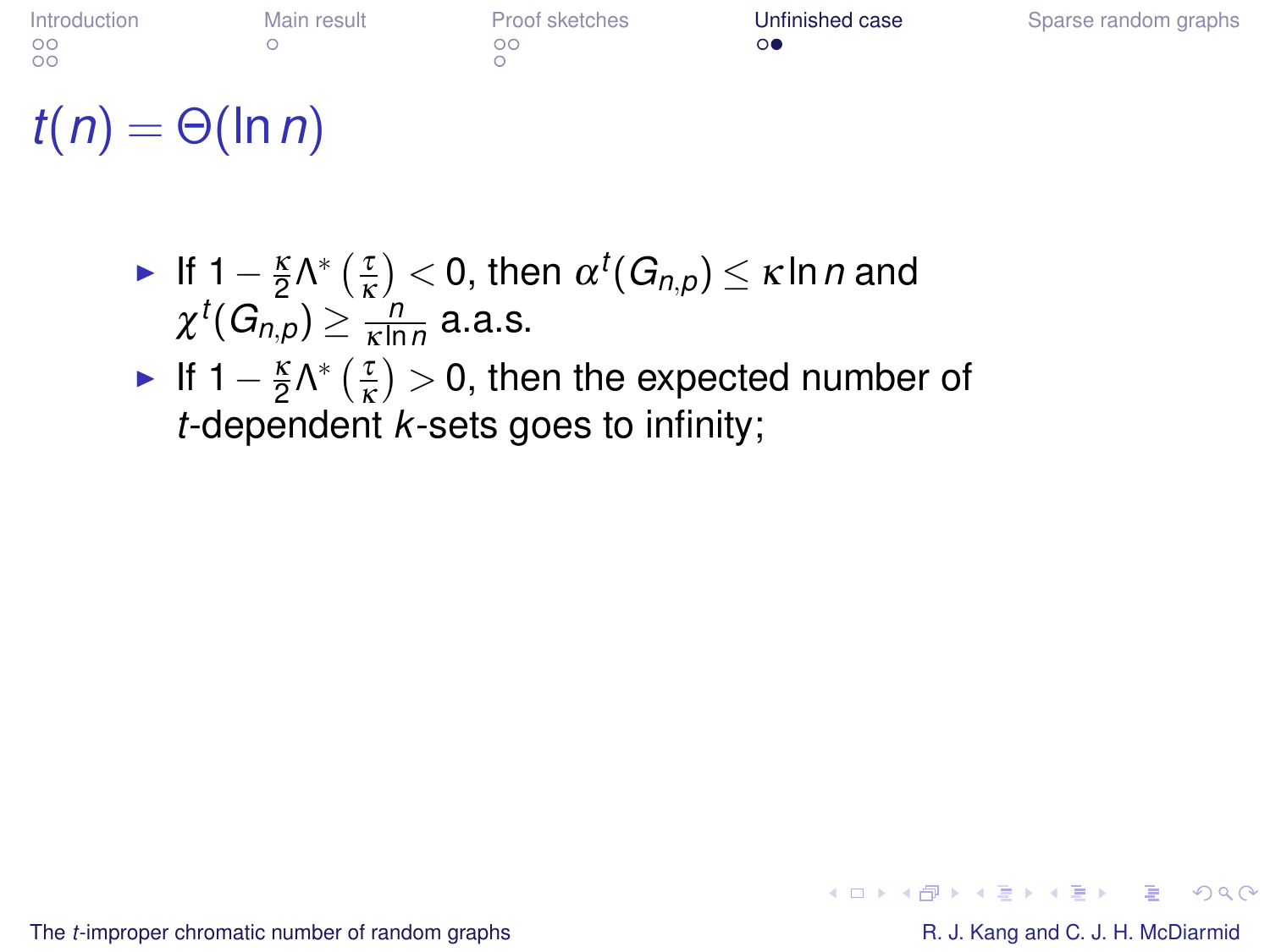| ntroduction | Main resu |
|-------------|-----------|
| DС          | ◠         |
| DС          |           |
|             |           |

 $\cap$ 

It [Proof sketches](#page-19-0) **[Unfinished case](#page-28-0)** [Sparse random graphs](#page-35-0)<br>
oo ∩●

# $t(n) = \Theta(\ln n)$

► If 
$$
1 - \frac{\kappa}{2} \Lambda^* \left( \frac{\tau}{\kappa} \right) < 0
$$
, then  $\alpha^t(G_{n,p}) \leq \kappa \ln n$  and  
 $\chi^t(G_{n,p}) \geq \frac{n}{\kappa \ln n}$  a.a.s.

► If  $1-\frac{\kappa}{2}\Lambda^*$   $\left(\frac{\tau}{\kappa}\right)$  $(\frac{\tau}{\kappa}) > 0$ , then the expected number of *t*-dependent *k*-sets goes to infinity; *moreover*, setting *j*(*n*)  $\sim \frac{n}{\kappa \ln n}$ κ ln*n* , the expected number of *t*-improper *j*-colourings goes to infinity.

The *t*[-improper chromatic number of random graphs](#page-0-0) **R. J. Kang and C. J. H. McDiarmid** R. J. Kang and C. J. H. McDiarmid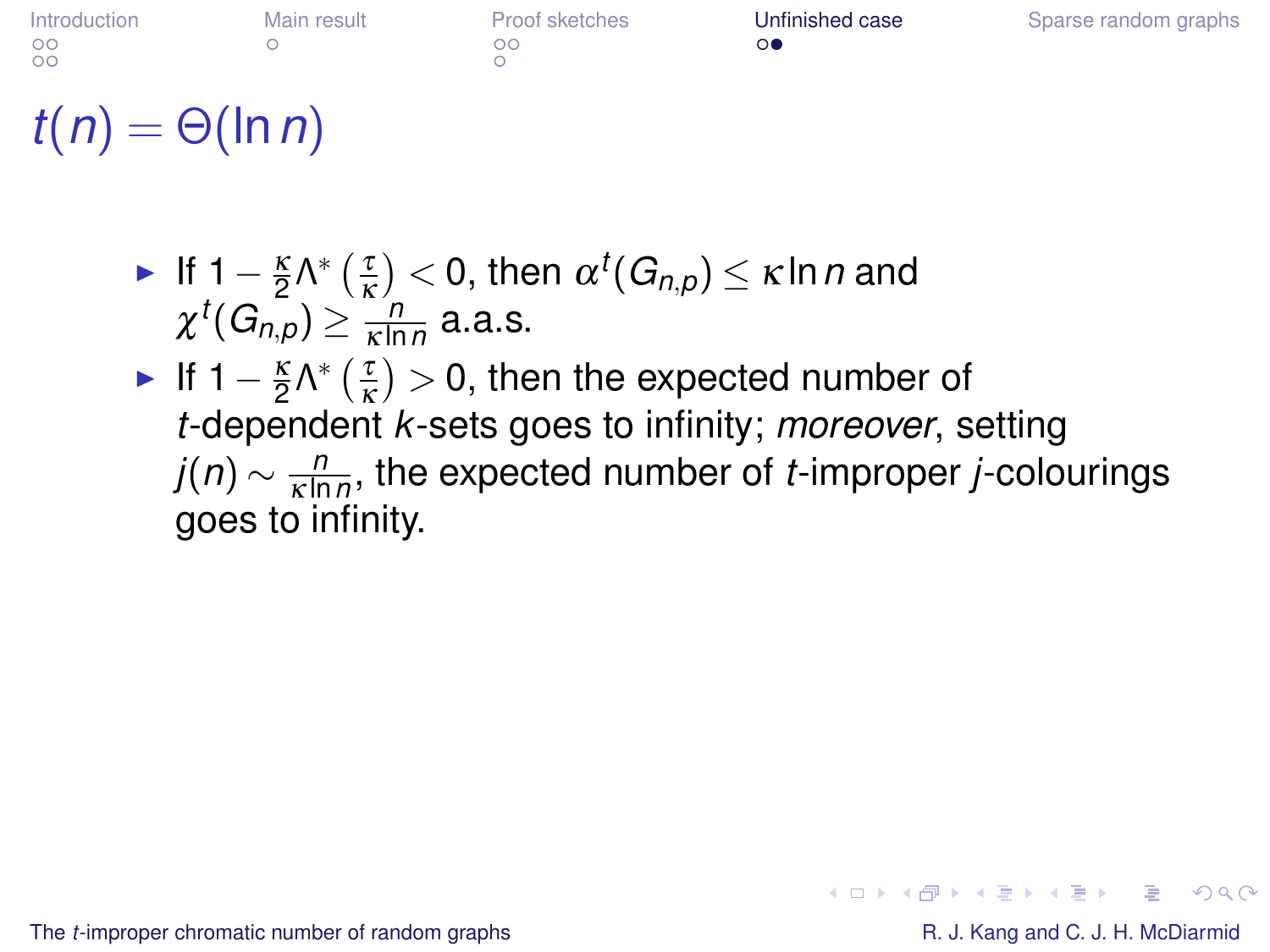$\Omega$ 

# $t(n) = \Theta(\ln n)$

► If 
$$
1 - \frac{\kappa}{2} \Lambda^* \left( \frac{\tau}{\kappa} \right) < 0
$$
, then  $\alpha^t(G_{n,p}) \leq \kappa \ln n$  and  
 $\chi^t(G_{n,p}) \geq \frac{n}{\kappa \ln n}$  a.a.s.

► If  $1-\frac{\kappa}{2}\Lambda^*$   $\left(\frac{\tau}{\kappa}\right)$  $(\frac{\tau}{\kappa}) > 0$ , then the expected number of *t*-dependent *k*-sets goes to infinity; *moreover*, setting *j*(*n*)  $\sim \frac{n}{\kappa \ln n}$ κ ln*n* , the expected number of *t*-improper *j*-colourings goes to infinity.

### **Conjecture**

Let *κ* be the unique value satisfying  $\kappa > \tau/p$  and  $\frac{\kappa}{2} \Lambda^*$  ( $\frac{\tau}{\kappa}$  $(\frac{\tau}{\kappa})=1.$ *Then*  $\chi^t(G_{n,p}) \sim \frac{n}{\kappa \ln n}$  $\frac{n}{\kappa \ln n}$  a.a.s.

[It is routine to check that there exists a unique  $\kappa > \tau/p$  such that  $\frac{\kappa}{2} \Lambda^* \left( \frac{\tau}{\kappa} \right) = 1$ .]

The *t*[-improper chromatic number of random graphs](#page-0-0) **R. J. Kang and C. J. H. McDiarmid** R. J. Kang and C. J. H. McDiarmid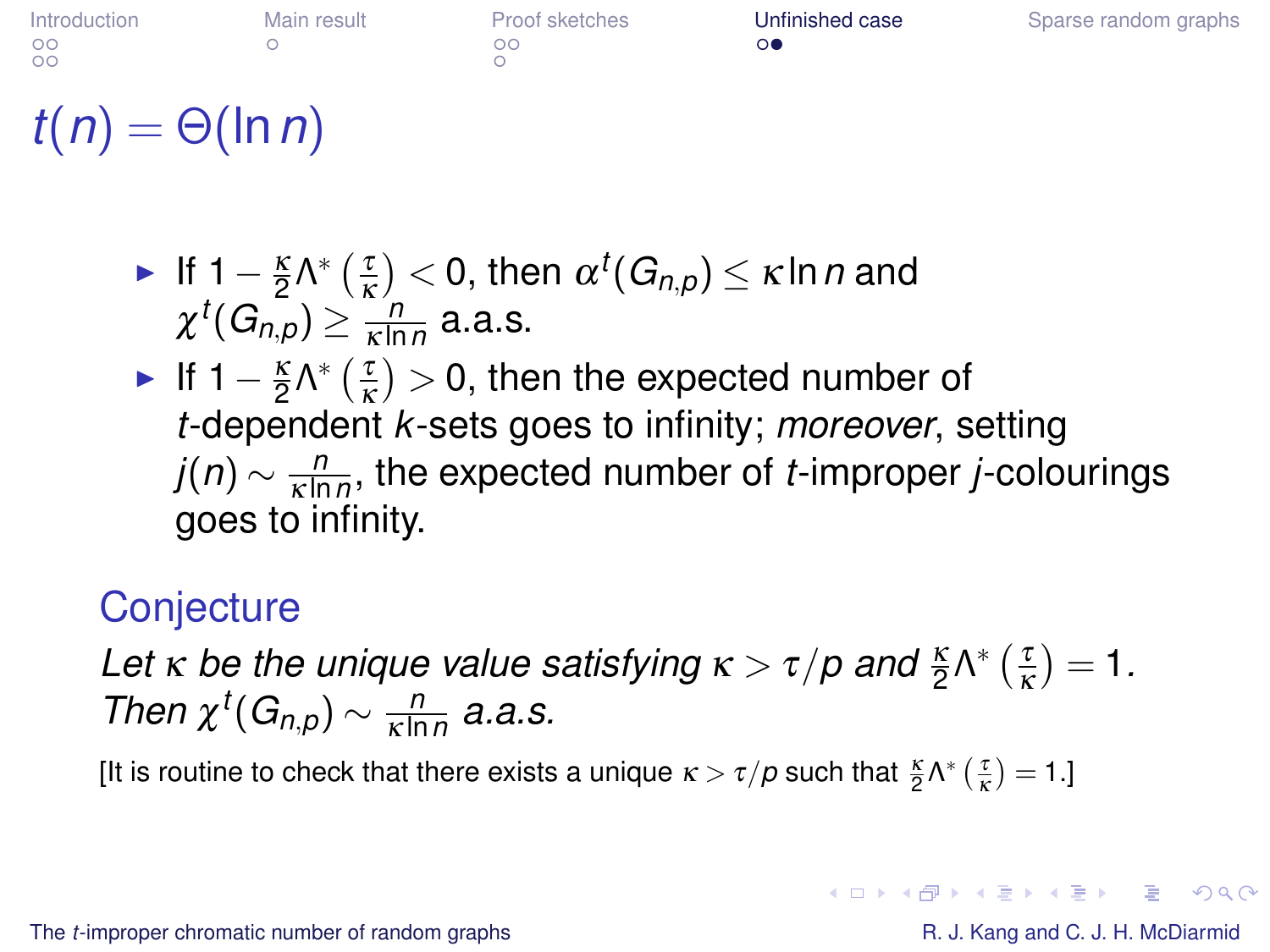| ntroduction | Mai |
|-------------|-----|
| OC          | Ω   |
| DС          |     |

Internalished Case [Sparse random graphs](#page-35-0)<br>  $\begin{array}{ccc}\n\text{or} & \text{I} & \text{I} \\
\text{I} & \text{I} & \text{I} \\
\text{I} & \text{I} & \text{I}\n\end{array}$ 

# $\chi^t$  for sparse random graphs

Theorem (Łuczak, 1991) *Suppose*  $0 < p(n) < 1$  *and*  $p(n) = o(1)$ *. Set*  $d(n) = np(n)$ *. If*  $\varepsilon > 0$ . *then there exists constant d*<sup>0</sup> *such that, if d*(*n*)  $\ge$  *d*<sub>0</sub>*, then*  $\frac{d}{2\log d} \leq \chi(G_{n,\rho}) \leq (1+\varepsilon)\frac{d}{2\log d}$ 2 log*d a.a.s.*

The *t*[-improper chromatic number of random graphs](#page-0-0) **R. J. Kang and C. J. H. McDiarmid** R. J. Kang and C. J. H. McDiarmid

<span id="page-35-0"></span> $\Omega$ 

イロン イ押ン イヨン イヨン 一重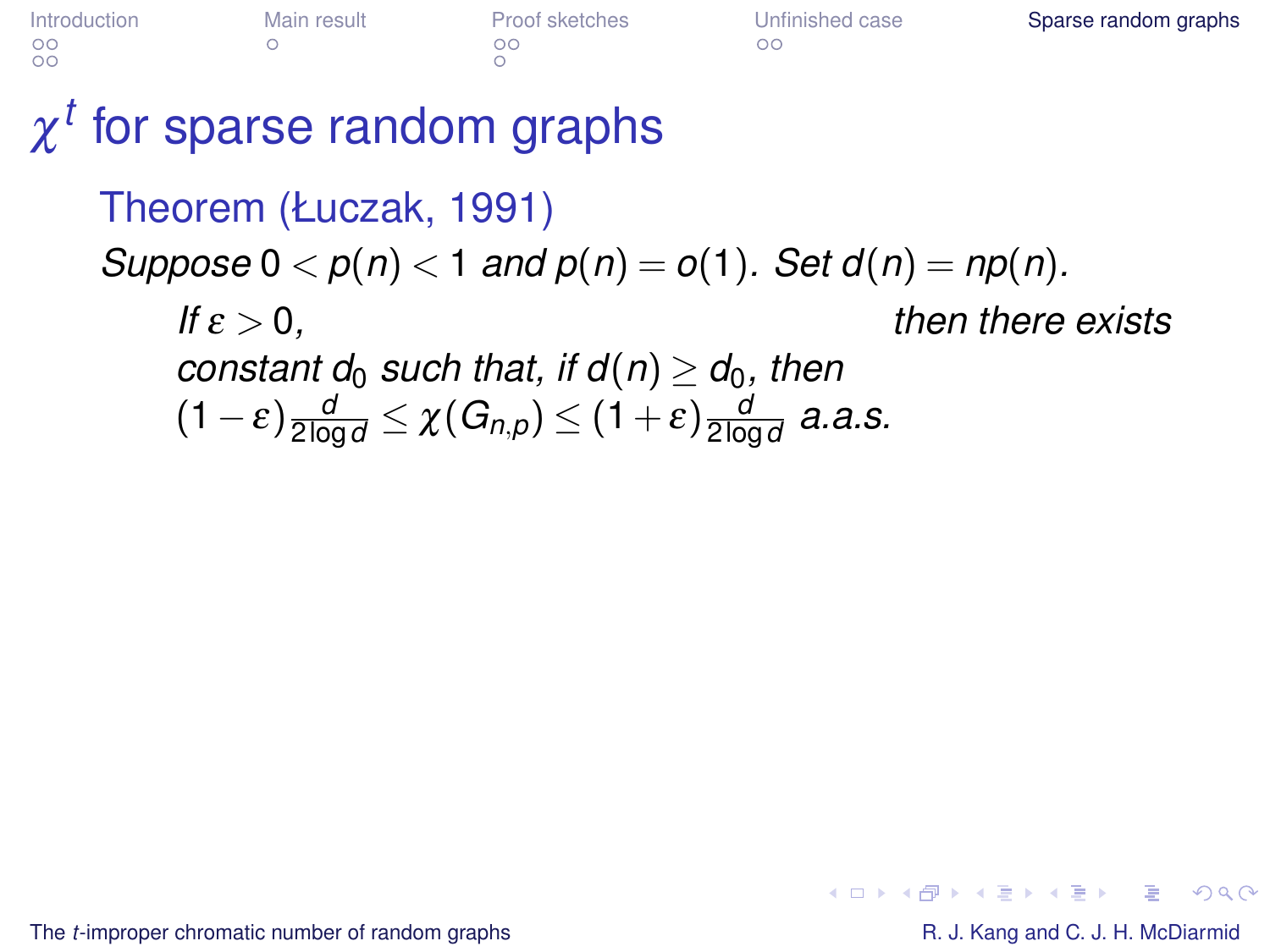| <b>ntroduction</b> | Main result |  |
|--------------------|-------------|--|
| OΟ<br>OΟ           | ◠           |  |

 $\cap$ 

[Proof sketches](#page-19-0) [Unfinished case](#page-28-0) [Sparse random graphs](#page-35-0)<br>
oo

# $\chi^t$  for sparse random graphs

#### Theorem

*Suppose*  $0 < p(n) < 1$  *and*  $p(n) = o(1)$ *. Set*  $d(n) = np(n)$ *.* 

(a) If  $\varepsilon > 0$  and  $t(n) = t_0$  for some fixed  $t_0 \geq 0$ , then there exists *constant d*<sup>0</sup> *such that, if d*(*n*)  $\ge$  *d*<sup>0</sup>*, then*  $\frac{d}{2\log d} \leq \chi(G_{n,\rho}) \leq (1+\varepsilon)\frac{d}{2\log d}$ 2 log*d a.a.s.*

(b) If 
$$
d(n) = \omega(1)
$$
 and  $t(n) = o(\ln d)$ , then  $\chi^t(G_{n,p}) \sim \frac{d}{2 \ln d}$   
a.a.s.